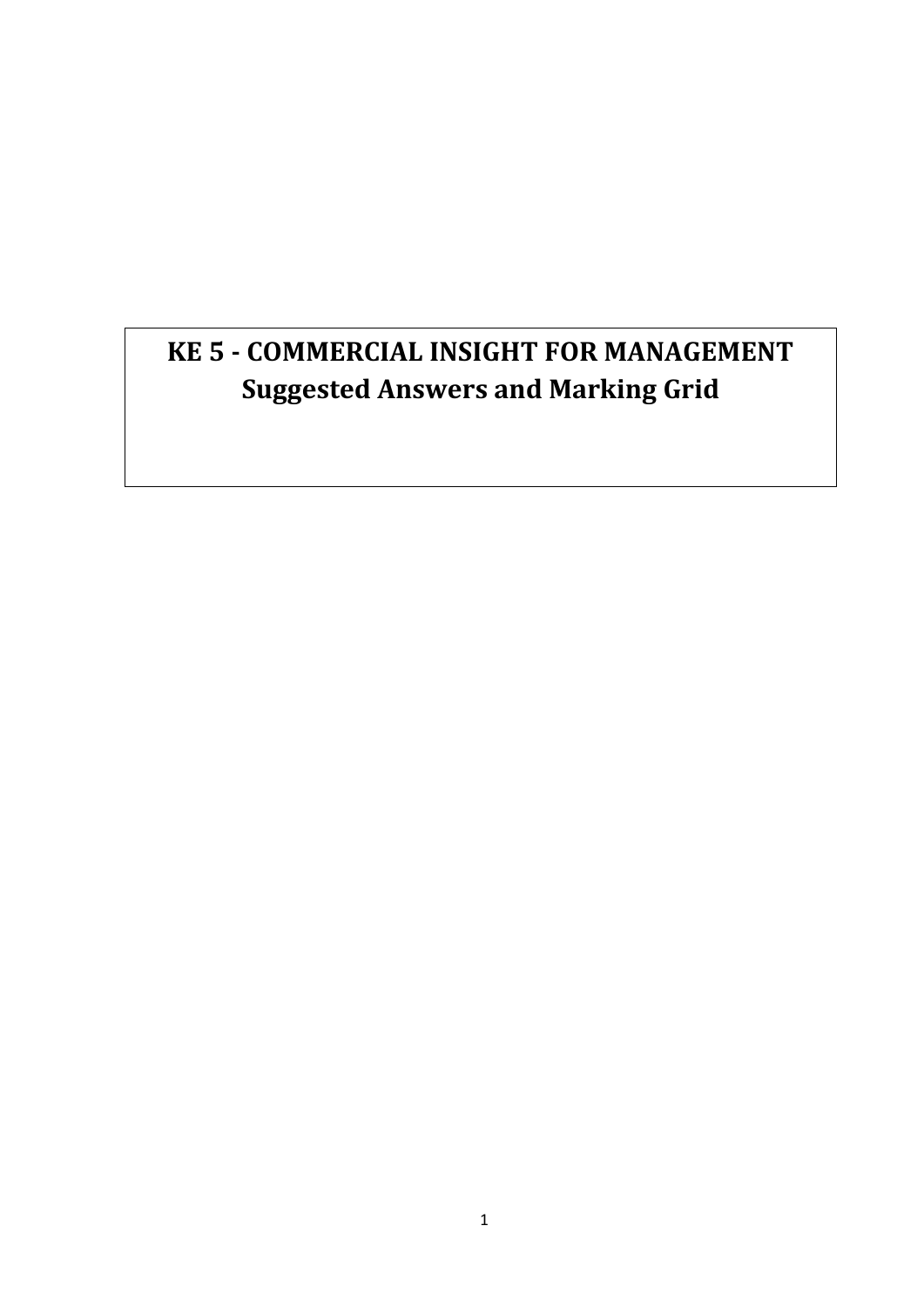## **SECTION 1**

## **Question 01 1(a)**

## 1.1.

## Learning Outcome:

2.7.1 Discuss the concept of opportunity cost and scarcity and their relevance to economic choice.

Correct answer: C

Due to the scarcity, it is necessary to sacrifice other best alternatives. But, if a company has to increase its spending on another thing, due to another decision which has already been taken, it is not an example of economic scarcity.

1.2.

## Learning Outcome:

2.7.1 Discuss the concept of opportunity cost and scarcity and their relevance to economic choice.

Correct answer: D

The student is being tested on an accurate comprehension of the concept of the Production Possibility Frontier.

## 1.3.

## Learning Outcome:

2.7.1 Discuss the concept of opportunity cost and scarcity and their relevance to economic choice.

Correct answer: D

The student is being tested on a clear and accurate understanding of the concept of scarcity.

## 1.4.

## Learning Outcome:

3.6.1 Explain the concepts of price elasticity of demand and supply, income elasticity, cross price elasticity and advertising elasticity on business decisions.

Correct answer: C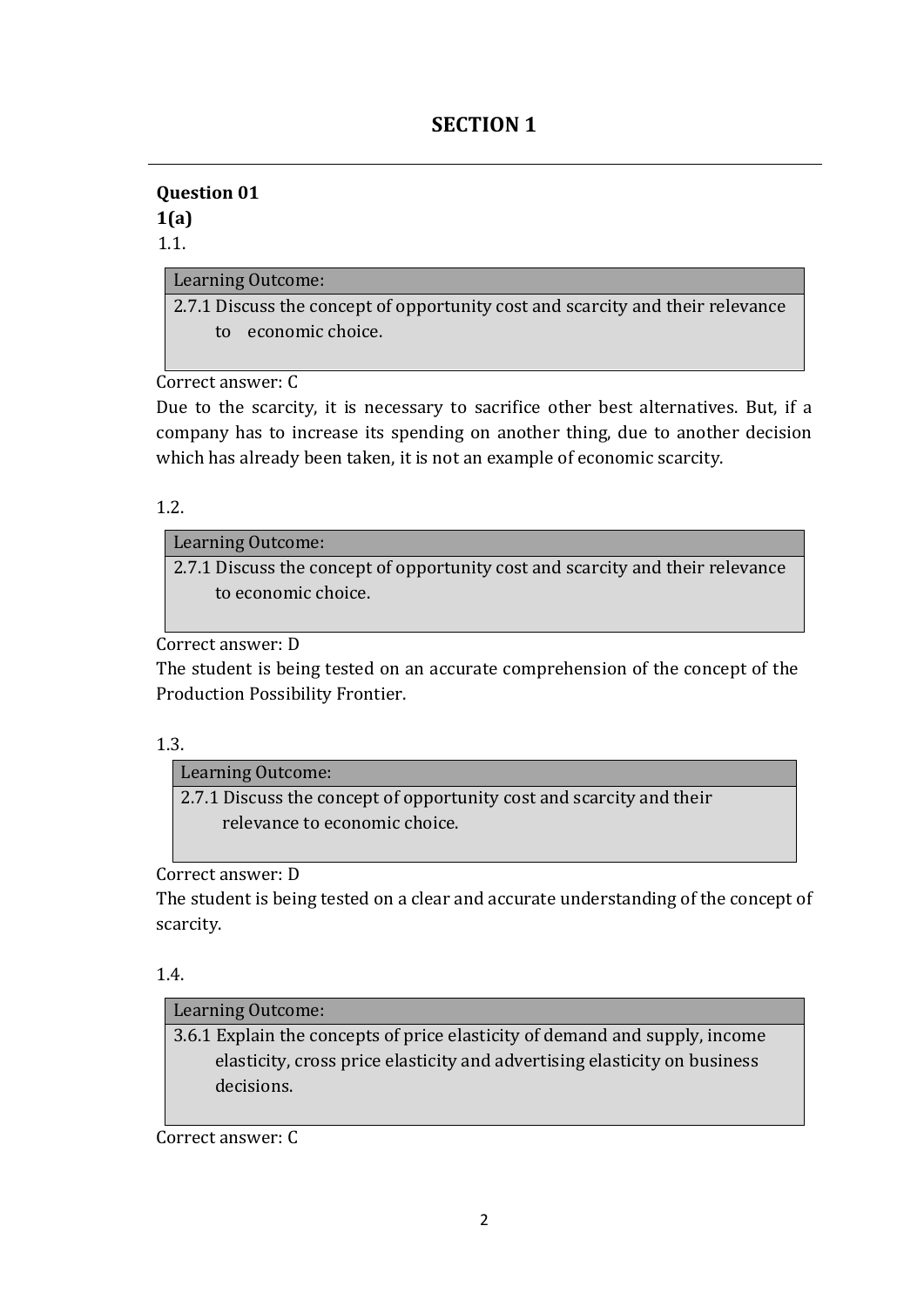PED measures the percentage change in quantity demand ( $%$  ΔQd) of a product with respect to a given percentage change in its price (%  $\Delta P$ ).

1.5.

| Learning Outcome:                                                         |
|---------------------------------------------------------------------------|
| 6.7.1 Define short run and long run production concepts and related       |
| production measurements (total production, average production,            |
| marginal production), using graphical means.                              |
| 6.7.2 Explain the "Law of Diminishing Marginal Returns" and its impact on |
| businesses.                                                               |
|                                                                           |

Correct answer: C

If Marginal Product (MP) is less than Average Product (AP), the marginal product curve moves below the average product curve, then the average product curve declines.

1.6.

Learning Outcome:

2.4.1 Identify the key roles played by a manager in an organisation including 10 managerial roles by Mintzberg.

Correct answer: C

The statement contains two errors. There are ten roles; he labeled one group informational, not inter-organisational.

1.7.

Learning Outcome:

6.6.1 Define main production methods (job production, batch production, and flow production).

Correct answer: A

Batch production involves the manufacture of a number of similar items in groups.

1.8.

Learning Outcome:

2.1.1 Define "management" in business organisations, from different perspectives.

Correct answer: B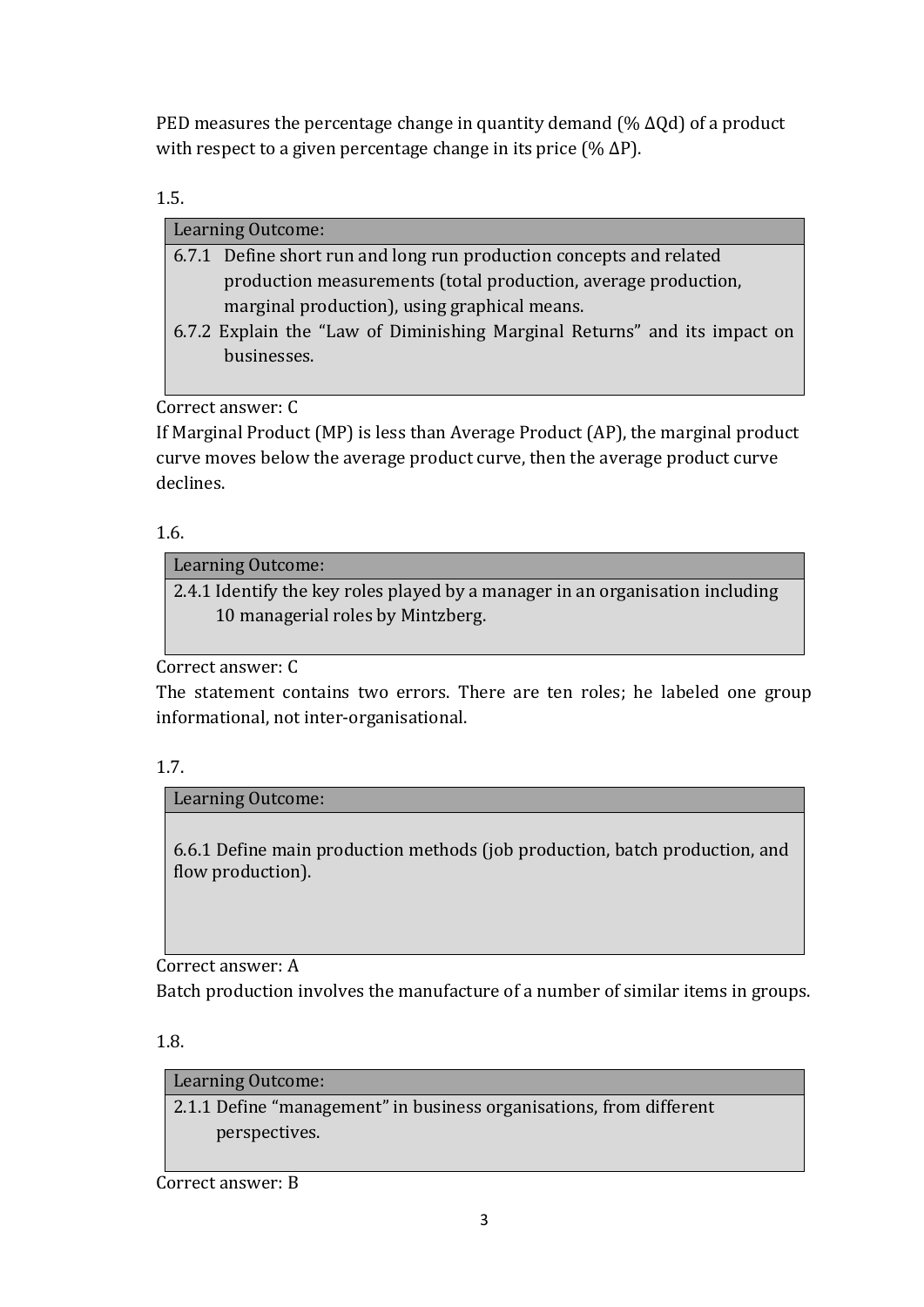Doing the right things is known as effectiveness. Doing them in right way is known as efficiency. Management mainly focuses on effectiveness and efficiency of the organisations*.*

1.9.

| Learning Outcome:                                                      |  |
|------------------------------------------------------------------------|--|
| 1.4.1 Define "vision", "mission", "goals" and "objectives" of business |  |
| organisations.                                                         |  |

Correct answer: B

The mission statement of an organisation is mainly used to develop clear objectives and targets.

1.10.

Learning Outcome: 2.5.1 Identify the skills required by managers to perform their roles successfully.

Correct answer: B

The student is being tested on an understanding of the skills required by first level or supervisory managers.

| Marking Guide                  |  |
|--------------------------------|--|
| Each question carries 2 marks. |  |
| Total 20 marks.                |  |

## **1(b)**

## 1.11

## Learning Outcome

4.4.1 Explain demand-pull/cost-push inflation and identify the cost of inflation on business and the national economy.

*It is necessary to mention that the main reason for the demand pull inflation is the increase in money supply at a higher rate than the increase in production of the economy.*

Agree with the statement.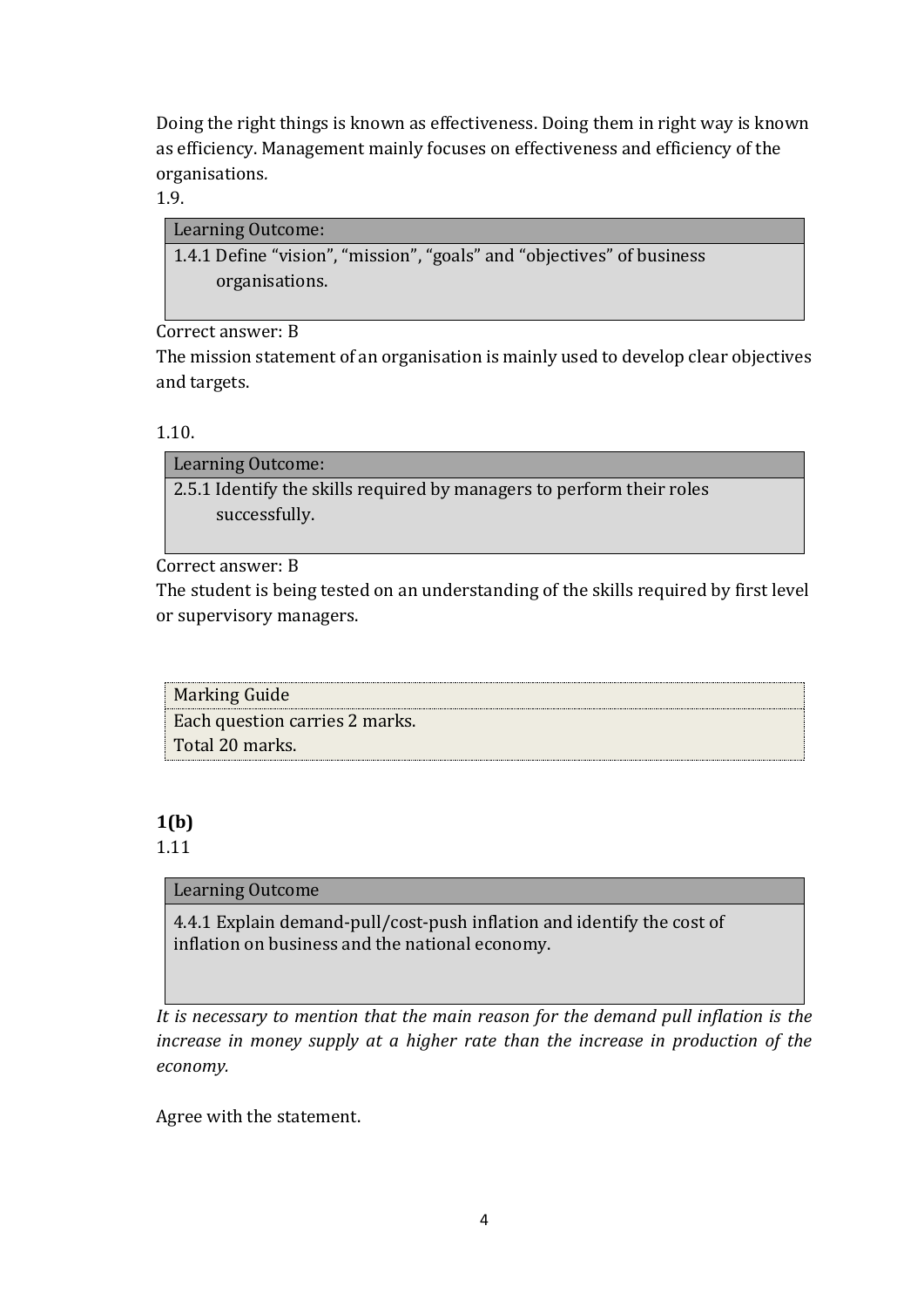Demand pull inflation occurs when total demand for goods and services exceeds total supply. This type of inflation happens when there has been excessive growth in aggregate demand and there is an inflationary gap.

Demand-pull inflation is often monetary in origin - because the authorities allow the money supply to grow faster than the ability of the economy to supply goods and services. The phrase that is often used is that there is "too much money chasing too few goods".

| Marking Grid                                                                 |
|------------------------------------------------------------------------------|
| 1 mark for defining the demand pull inflation and 2 marks for explaining the |
| relationship between money supply and demand pull inflation                  |

## 1.12

3.6.1 Explain the concepts of price elasticity of demand and supply, income elasticity, cross price elasticity and advertising elasticity on business decisions.

*It is necessary to highlight that there are two factors affecting to price elasticity of demand. Accordingly, it should be stated that one factor changes from point to point even if the other factor is constant.* 

Do not agree with the statement.

The value of the PED depends on two factors.

- Slope of the demand curve
- Price quantity relationship at the point where the measurement is made.

Even if the value of the slope along a downward sloping straight-line demand curve is constant, price quantity relationship is different from point to point. Therefore, the value of PED is also different and it varies from infinity to zero.

#### Marking Grid

1 mark for highlighting the two factors affecting to price elasticity of demand and 2 marks for explaining that the price quantity relationship varies even if the slope remain unchanged.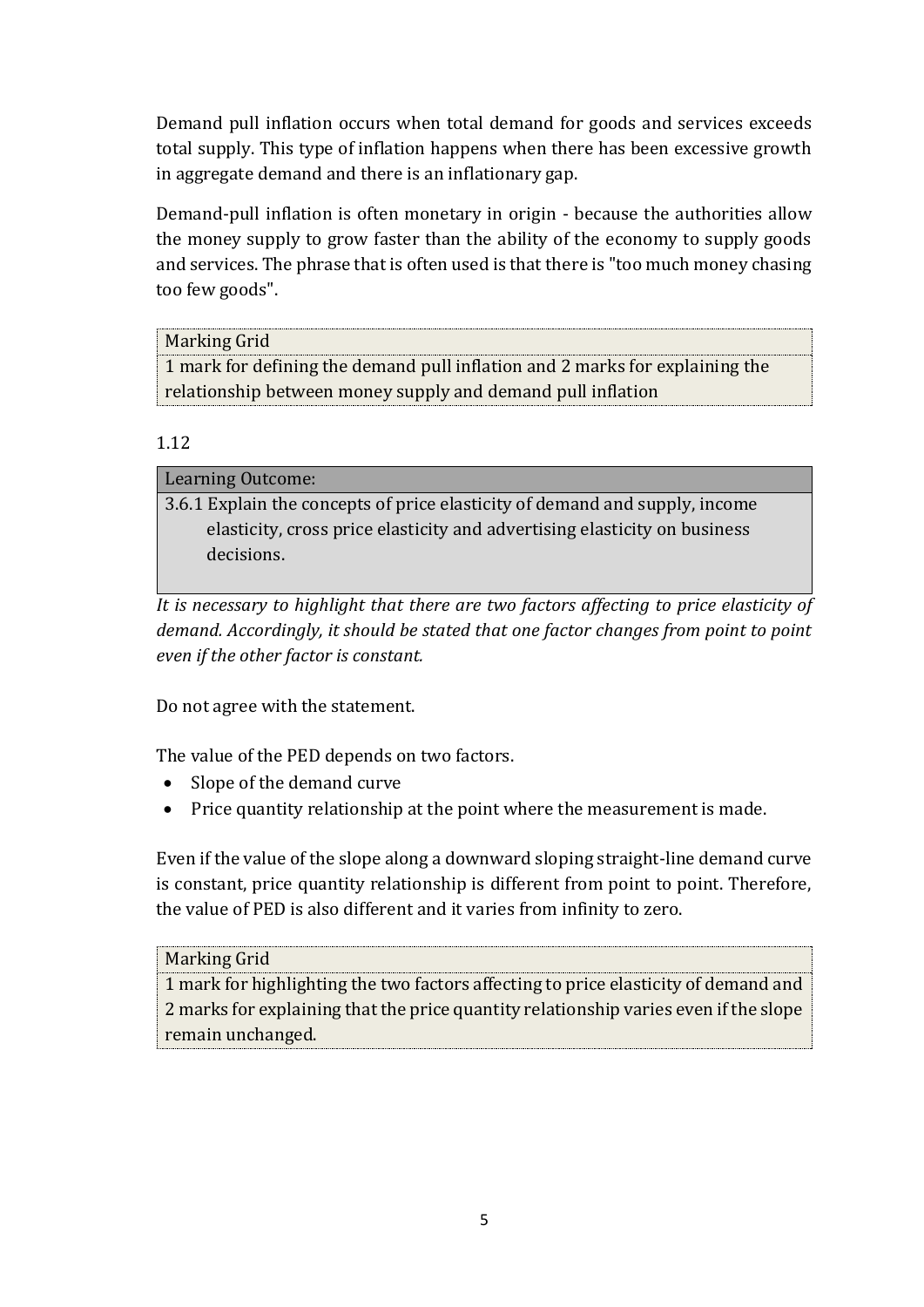#### 1.13

#### Learning Outcome:

6.5.1 Discuss the concepts of economies of scale and economies of scope in a business.

Economies of scale for a firm primarily refers to reductions in the average cost (cost per unit) associated with increasing the scale of production for a single product type whereas economies of scope refers to lowering the average cost for a firm in producing two or more products (joint production) than to produce them separately.

#### Marking Grid

For reasonable explanation of one concept 1.5 marks each.

#### 1.14

#### Learning Outcome:

4.5.2 Discuss the pros and cons of market versus control exchange rates regimes.

- Automatic balance of payments adjustment
- No need to hold large reserves of foreign currency with which to adjust the exchange rate by buying and selling its own currency
- No need for international management of exchange rates
- No need for frequent central bank intervention
- No need for elaborate capital flow restrictions

## Marking Grid 1 mark each for one point.

#### 1.15

#### Learning Outcome:

2.7.1. Discuss the concept of opportunity cost and scarcity and their relevance to economic choice.

*The question tests a student's understanding or comprehension of the concept of opportunity cost which is a fundamental concept in Economics.*

Opportunity cost is the cost or value of the next best alternative that has to be sacrificed or given up in order to get something else. Suppose a manufacturer was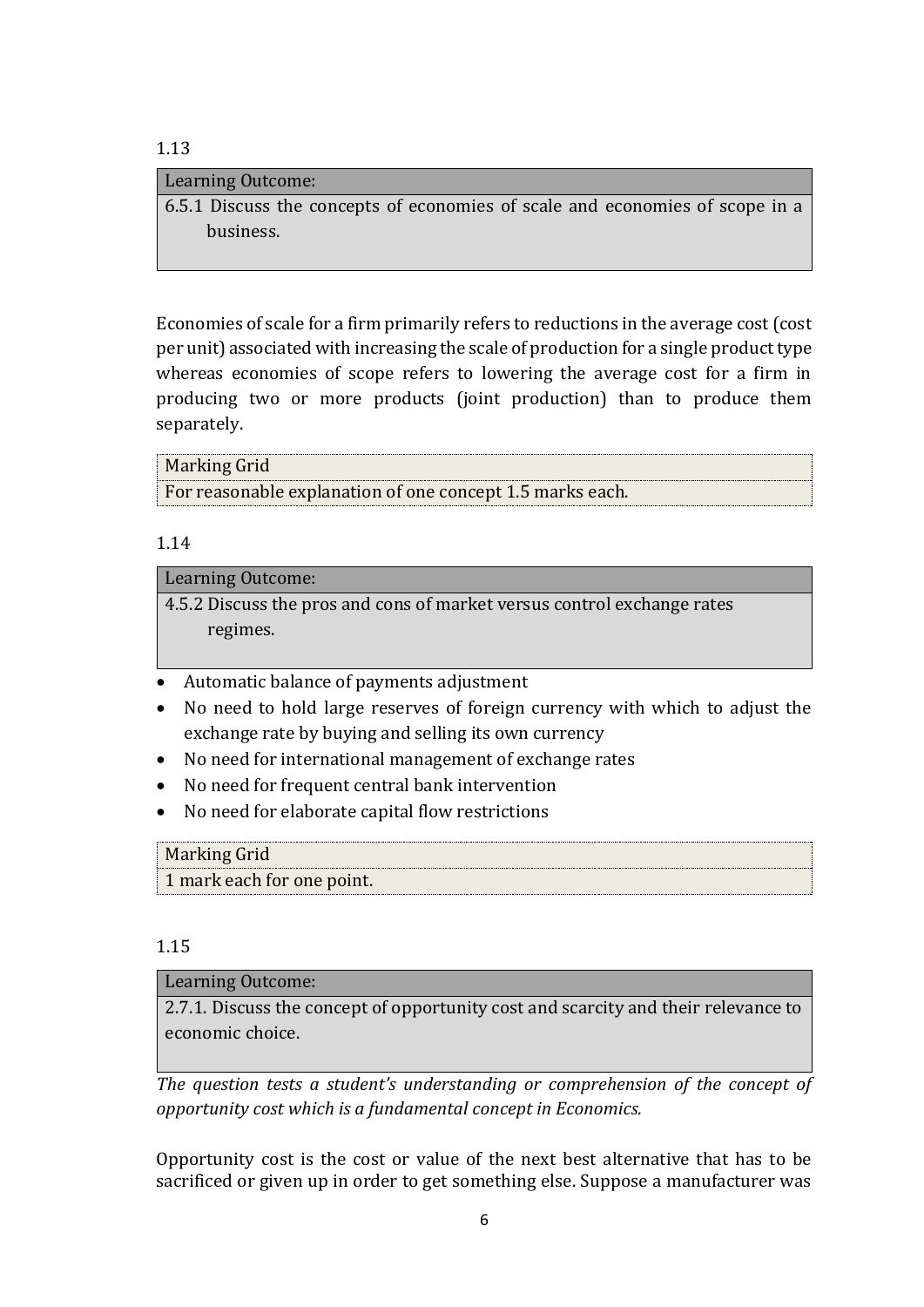producing two goods A and B. Given the resource constraint, if he wants to produce more of good B in response to an increased market demand for good B, then he has to transfer resources from good A to good B. The opportunity cost of increasing the output of good B is the reduction in the output of good A.

| Marking Grid |  |
|--------------|--|
| 3 marks      |  |

1.16

## Learning Outcome:

1.5.1 Explain the role of the accountant in a business (including risk management expert, business generalist / source of business intelligence

and compliance and control).

*This is a question to test the students' understanding (comprehension) of the roles that an accountant in a business has to perform.*

As a risk management expert, the Accountant has to support the organisation in understanding associated risks in the business such as fraud risk, investment risk, interest rate risk, exchange rate risk etc. and take required actions to ensure that necessary controls are in place to minimise the negative impacts of the same.

Other roles the Accountant plays in an organisation would include Business generalist, source of business intelligence and ensuring compliance with internal controls/ procedures and external regulations.

| <b>Marking Grid</b> |  |
|---------------------|--|
| 3 marks             |  |

## 1.17

Learning Outcome:

2.4.1 Identify the key roles played by a manager in an organisation including 10 managerial roles by Mintzberg.

*The question tests a students' ability to remember the roles of managers and correctly categorise them.*

The three role categories identified by Henry Mintzberg are informational, interpersonal and decisional.

Informational roles: Monitor; Disseminator; Spokesperson.

Interpersonal roles: Figurehead; Leader; Liaison.

Decisional roles: Entrepreneur; Disturbance handler; Resource allocator; Negotiator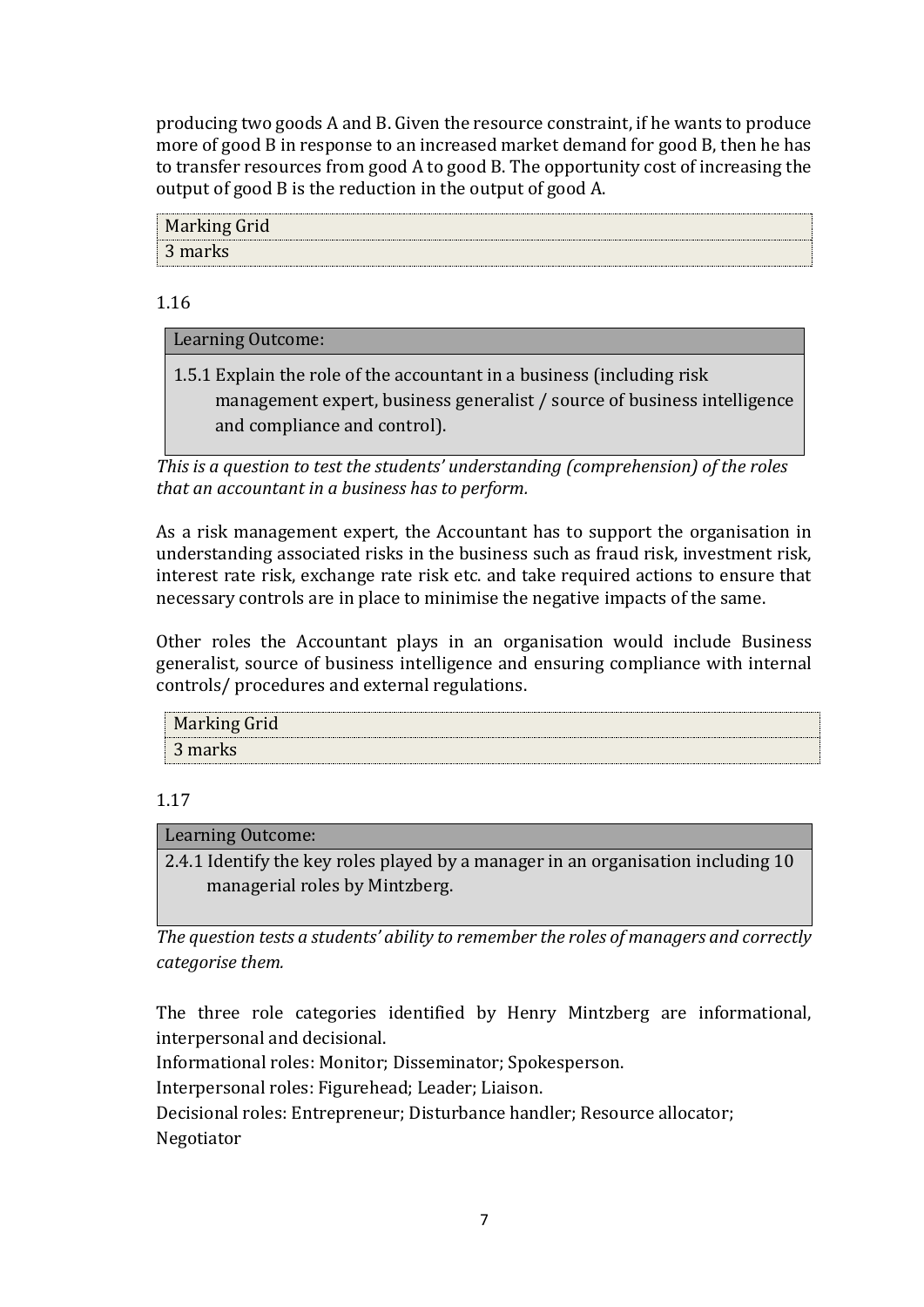| <b>Marking Grid</b> |  |
|---------------------|--|
| 3 marks             |  |

#### 1.18

#### Learning Outcome:

2.5.1. Identify the skills required by managers to perform their roles successfully.

*The question tests the student's ability to state the different types of skills which should be possessed by managers (whatever their level in the organisational hierarchy) and then discuss the importance of these skills for different levels of managers.*

Managers, at all levels of the organisation, must possess three types of skills viz. technical, interpersonal, and conceptual skills. However, the degree of importance of each skill category would vary from top management to lower management.

Conceptual (or brain) skills are most important for top managers as they must develop an overall view of the organisation and its interface with the external environment, besides their understanding of how the various parts of the organisation relate to each other. In contrast, lower level (or first line) managers have the greatest need for technical skills because they directly supervise the workers. However, all levels of managers must have strong interpersonal or human skills because they have to interact with other employees, clients etc.

| <b>Marking Grid</b> |
|---------------------|
| 3 marks             |

#### 1.19

Learning Outcome: 6.14.1 Identify basic of information systems

- a. Executive Support Systems (ESS)
- b. Decision Support Systems (DSS)
- c. Management Information Systems (MIS)
- d. Knowledge Work Systems (KWS)
- e. Office Automation Systems (OAS)
- f. Transaction Processing Systems (TPS)

#### Marking Grid

0.5 marks each for one information system.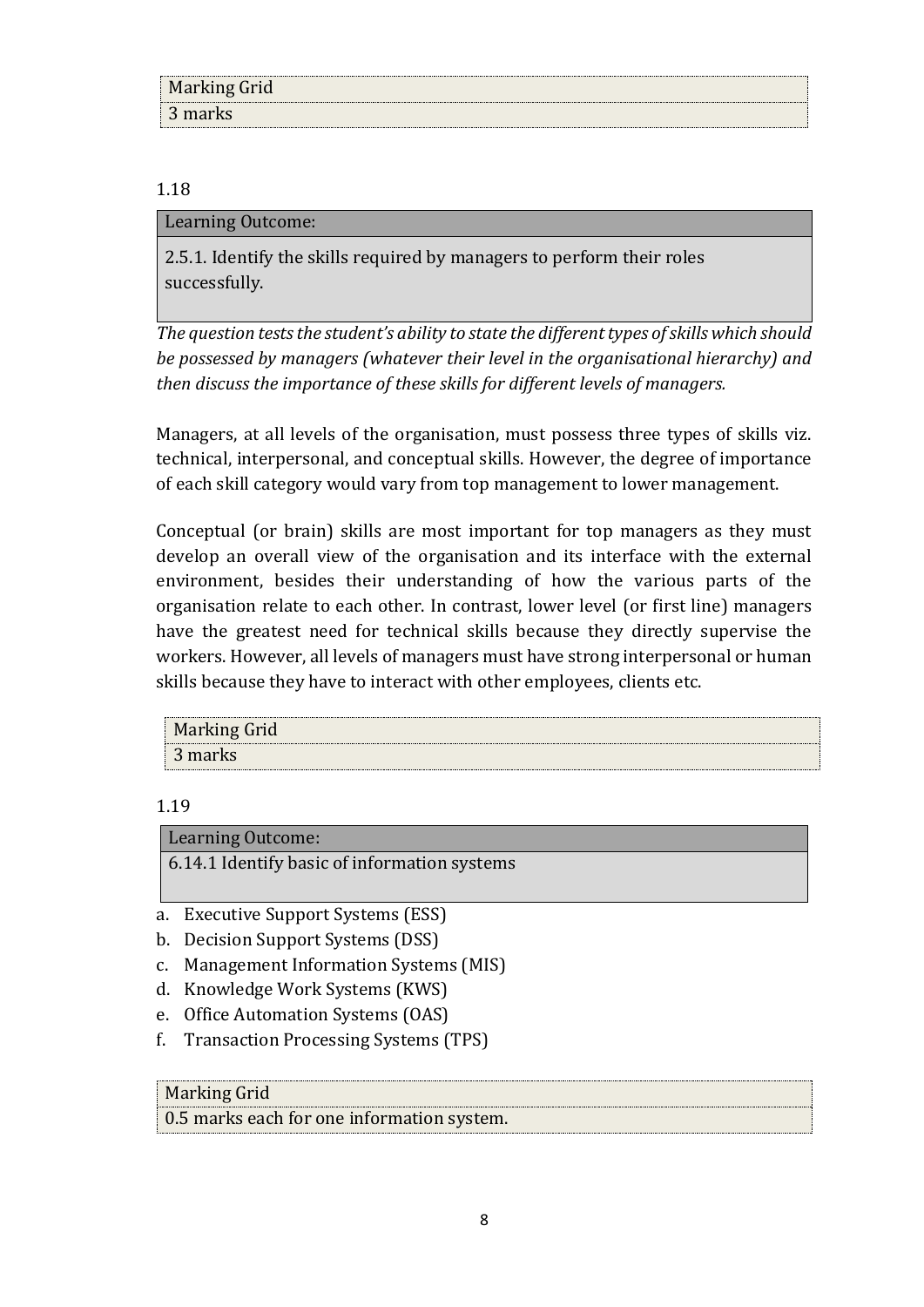## 1.20

Learning Outcome:

1.2.1 Identify the value offerings made by business organisations, in serving their customers (including goods, services, events, person, experience, place, properties, information, organisation and idea).

Goods, Services, Experience, Events, Persons, Places, Properties, Information, Organisation, and Ideas

Marking Grid

For identifying at least 06 items 0.5 marks each. Total 3 marks.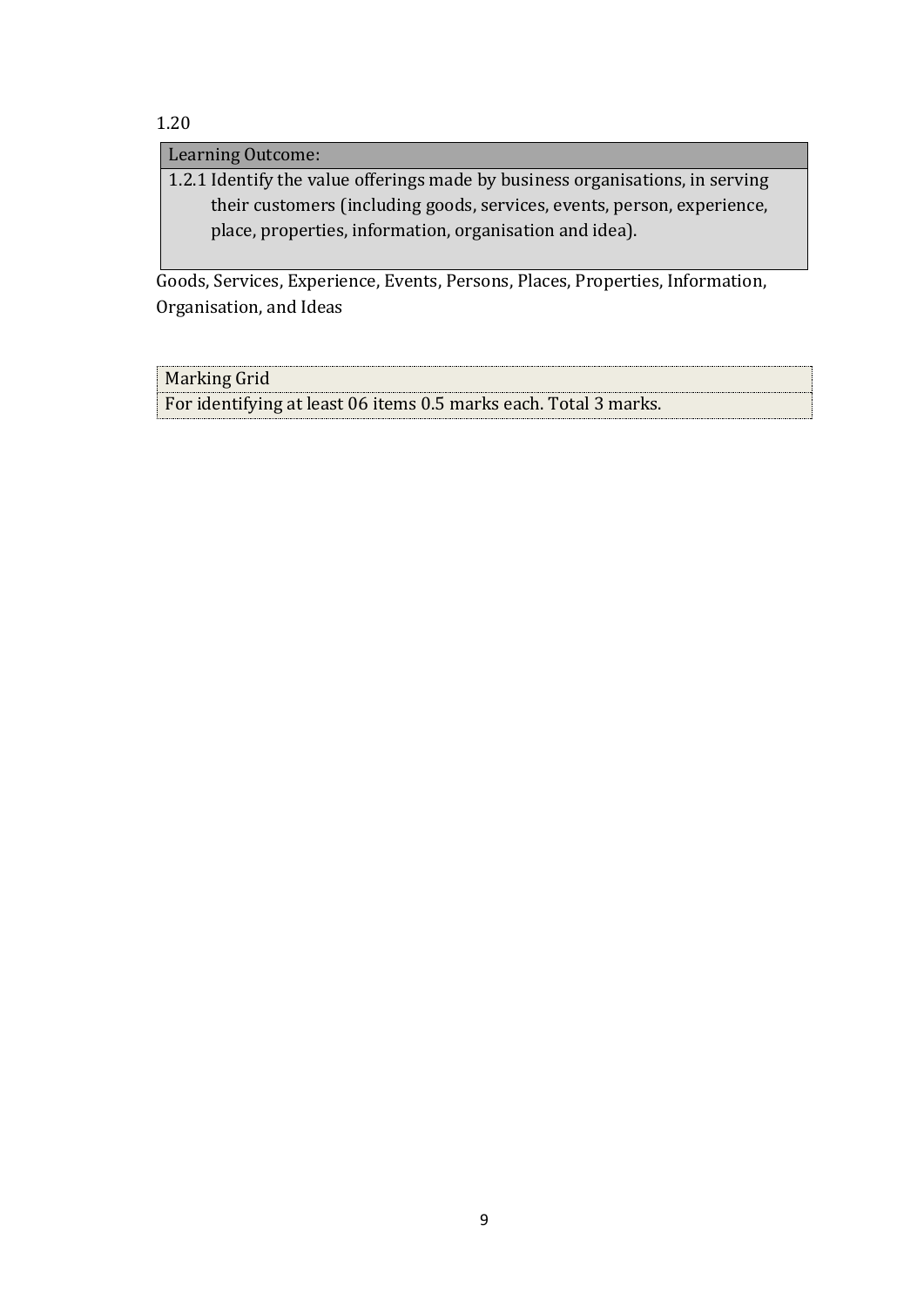## **SECTION 2**

## **Question 02**

#### **1.**

#### Learning Outcome:

3.12.1 Explain how businesses determine the optimum output, price and profit in the short and long run in different markets

#### *Introduction*

According to the given scenario AB (Pvt) Ltd is planning to diversify their business from female beauty care market to men's beauty care market. As per the details given in the case, the men's beauty care market is rapidly growing in the global market. Therefore the market potential for the new product range of the company mainly depends on the impact of the general environment in the given industry. The impact of the general environment to the new business can be explained under four main dimensions;

#### *Political environment*

The political environment represents the general political condition of the country. It will be determined by government policies and rules & regulations for controlling the businesses. Accordingly, the AB (Pvt) Ltd should consider the import tax structures and new rules applied to import products. Further political stability will have to be considered in the case of increasing the capital in the share market. Furthermore, rules & regulations for manufacturers of beauty care products should be considered. Finally, the impact of the government policies towards the new business of AB (Pvt) Ltd will also have to be considered before a final decision is taken.

#### *Economic environment*

The economic environment represents the general economic condition of the country. It will be determined by economic growth, prevailing interest rates, exchange rates, inflation, per capita income, unemployment and disparity of income distribution etc. Therefore those factors may have a direct influence on the men's beauty care market. According to the current situation of the Sri Lankan economy, per capita income is continuously growing. Economic growth is also higher than other Asian countries. Currently, the inflation is prevailing at a moderate level. Prevailing low interest rates are also favourable for making new investments. Therefore some dimensions of the economic environment will bring a positive influence (e.g. inflation and interest rates etc.) and some dimensions (e.g. exchange rates) will bring a negative impact on the new business.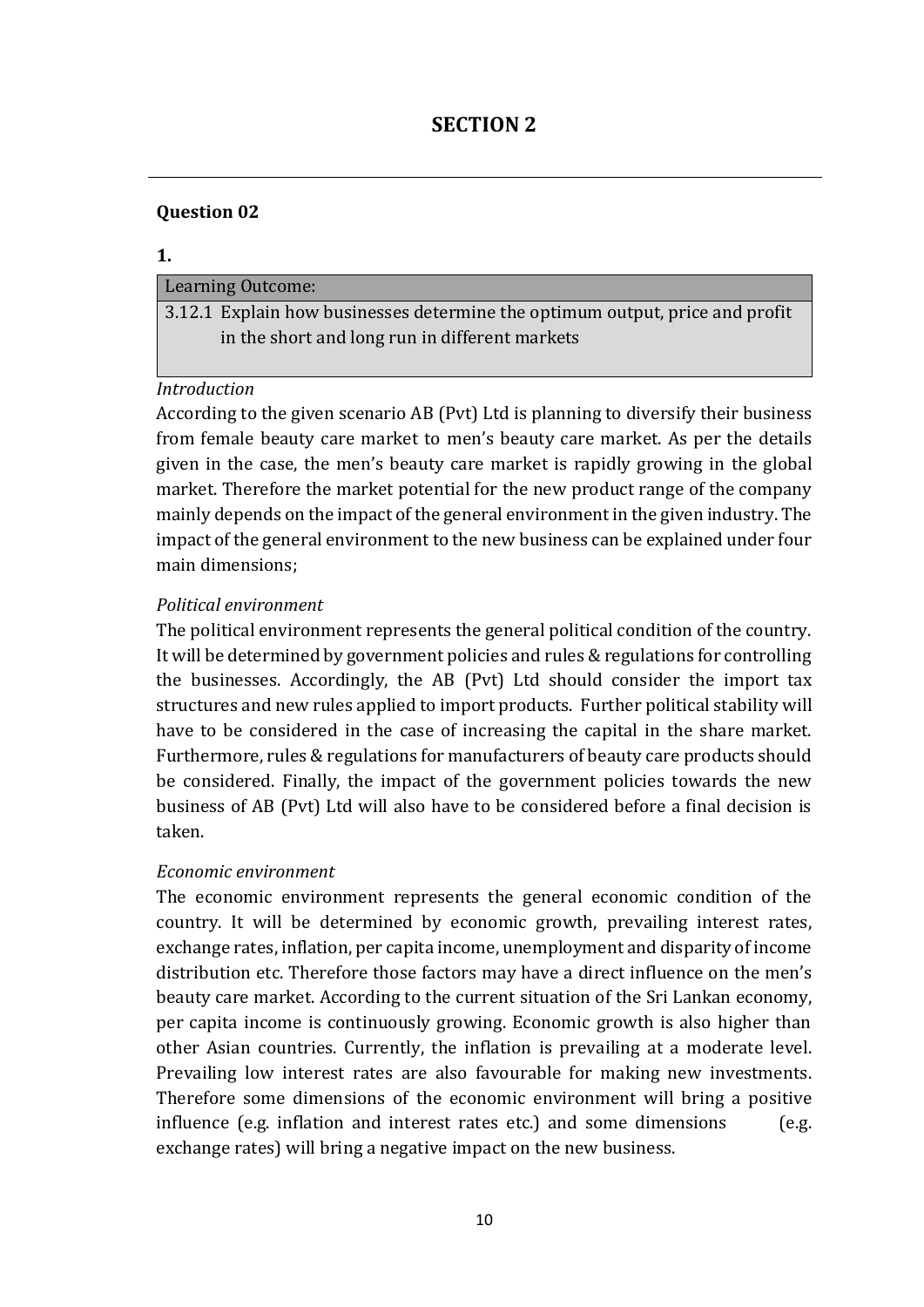#### *Socio-cultural environment*

The most important environment to the new business is the socio-cultural environment. It directly represents the social and cultural treads of the country. Even today in Sri Lankan markets, most of the males are adapting to feminine characteristics. As a result of that, most young males are purchasing feminine products like beauty cream and face wash etc. Further, the masculine role of males is gradually changing. Therefore, growth of the men's beauty care market is commonly applicable to the Sri Lankan context as well. With aforesaid background, the socio-cultural environment will positively affect the new business.

#### *Technological environment*

The technological environment represents the new technological development of the industry. Therefore it will directly affect the manufacturing process of new products. However, the company plans to import the products at the initial stage, technological environment is not much significant in the given business.

#### Marking Grid

For identifying major dimensions in general environment – 1 mark For reasonable explanation about influence of political, economic, socio-cultural and technological environment to respective business - 4 marks

#### **2.**

| <b>Learning Outcome:</b>                                                            |
|-------------------------------------------------------------------------------------|
| 4.4.1 Explain demand pull/cost push inflation and identify the cost of inflation on |
| business and the national economy                                                   |
| 4.5.1 Explain how exchange rates are determined and how changes in exchange         |
| rates affect businesses                                                             |

#### *Introduction*

According to the details given in the scenario, the company has planned to introduce a men's beauty care product range to the domestic market. Further, they expect to import the new product at the initial stage due to lack of production facilities in Sri Lanka. Therefore both inflation and interest rates will have an influence on the business more than other dimensions of the economic environment.

#### *Influence of Inflation*

Inflation is a sustained increase in the general level of prices for goods and services. Therefore, general inflation will directly influence the cost of the operations of businesses. Even though products are imported, other operational cost (e.g. cost of transport, energy, office expenses etc.) will increase under high inflationary conditions. Further, inflation will also have an impact on turnover as there will be a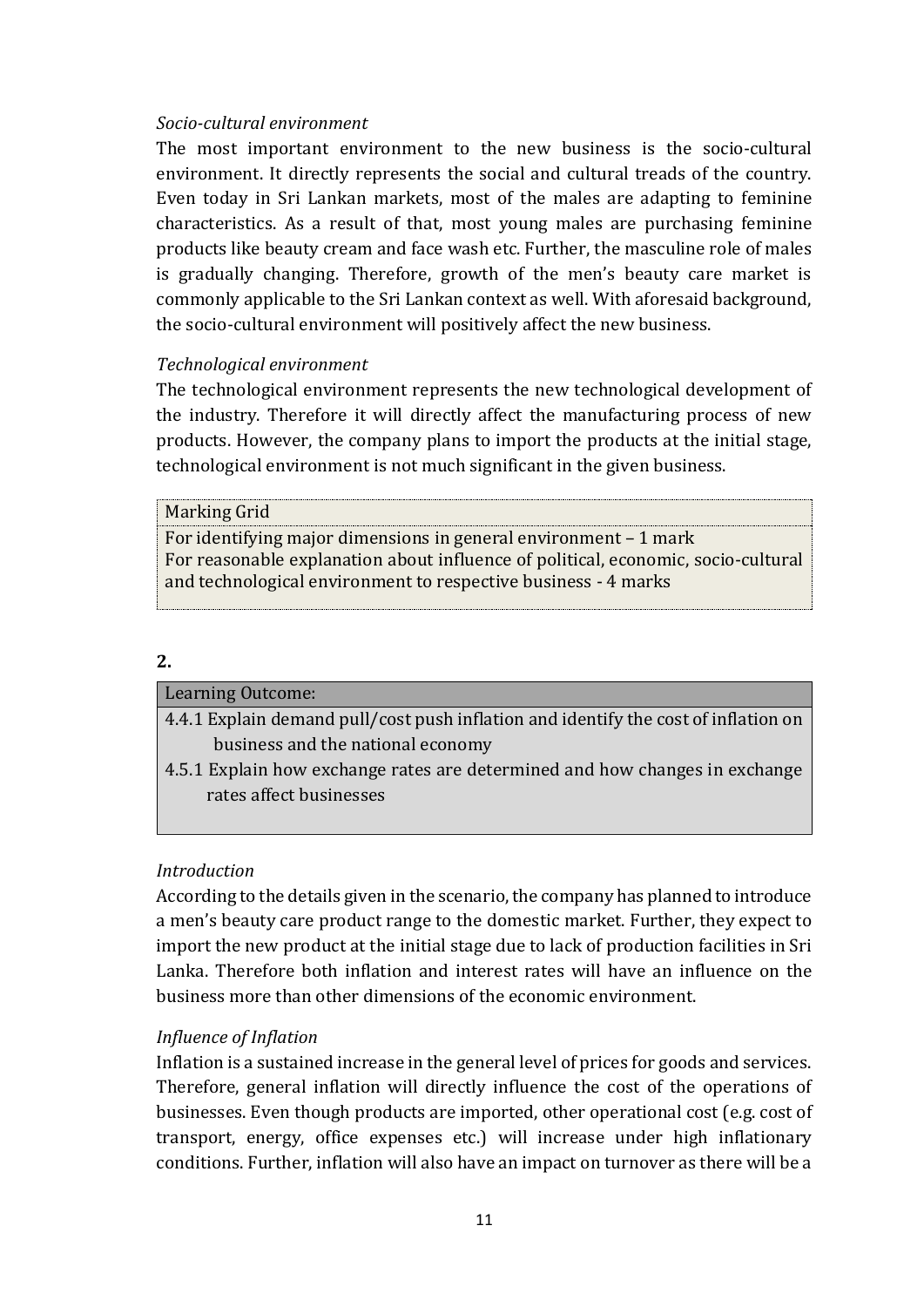fall in business due to increased prices. However, as the country is currently not experiencing an inflationary situation, no impact would be felt on the new business from that point of view.

#### *Influence of exchange rate*

Exchange rates of the currency have a direct impact on the business which is involved in imports or exports. According to the information given, AB (Pvt) Ltd is planning to import men's beauty care products and distribute them in the local market under their own brand names. Currently, especially due to the insufficiency in export growth, there are reasons to believe that the Sri Lankan rupee would be depreciated and such a happening would cause the cost of imported items to increase. Such a situation, in turn, would cause a reduction in the competitiveness of the products relating to the new business at the introductory stage of the product life cycle.

#### Marking Grid

For reasonable discussion about influences of inflation to the new business in terms of cost, price and consumer behavior – 2.5 marks

For reasonable discussion about influences of exchange rate to the new business in terms of imported cost, price and competitor reactions– 2.5 marks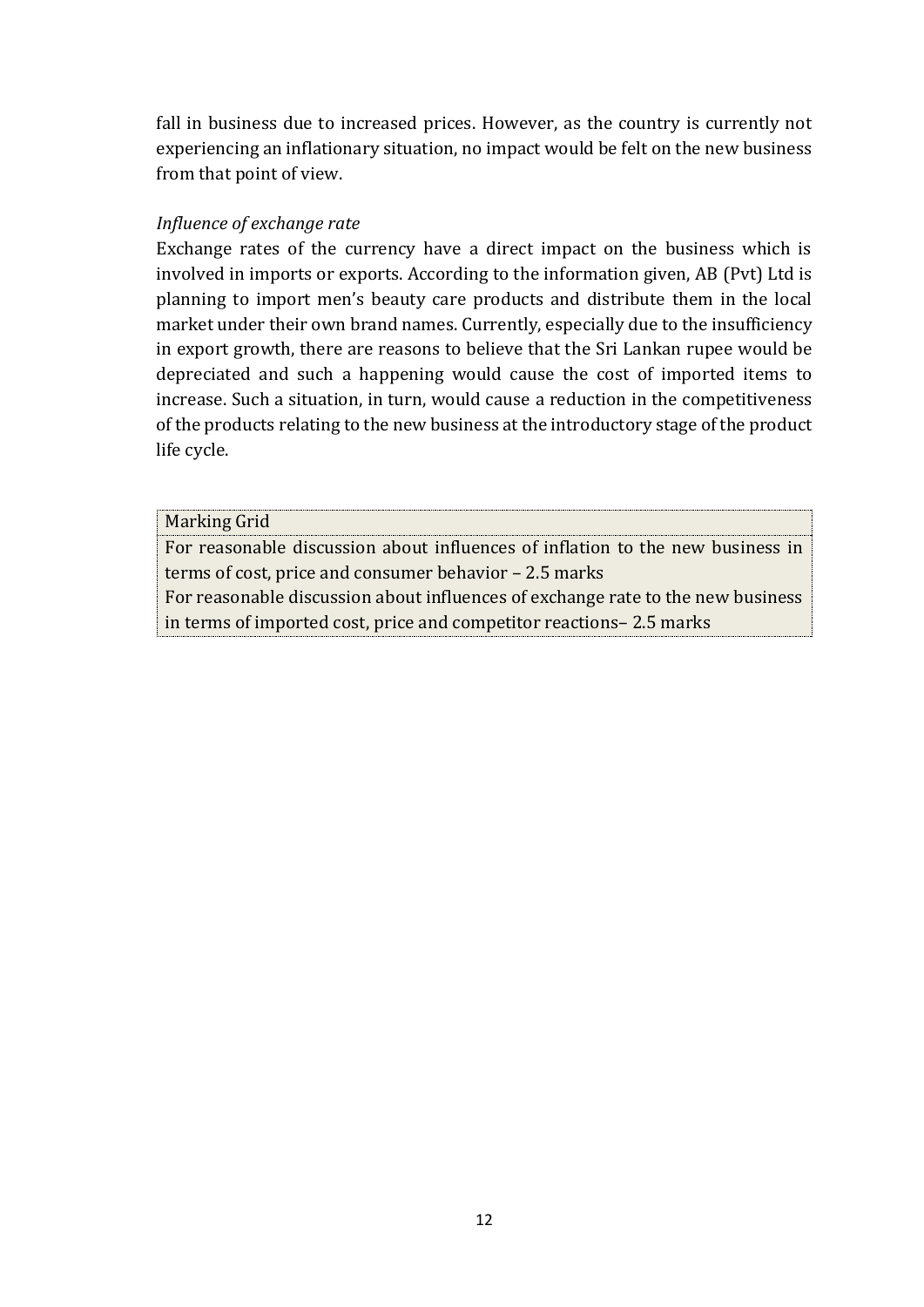## **Question 03**

#### **1.**

#### Learning Outcome:

6.12.1 Define Human Resource Management (HRM).

Human resources management is about getting the right employees, in the right place, at the right time, and ensuring that they work effectively.

HRM includes the following steps.

- 1) Conducting job analyses (determining the nature of each employee's job)
- 2) Planning labour needs and recruiting job candidates
- 3) Selecting job candidates
- 4) Orienting and training new employees
- 5) Managing wages and salaries and providing incentives
- 6) Appraising performance
- 7) Training and developing managers
- 8) Building employee commitment

## Marking Grid

- Definition of HRM 1 mark
- Listing steps in the correct sequence 4 marks

**2.**

#### Learning Outcome:

6.12.2 Identify the importance of HRM to a business.

Every manager manages people in the organisation and that is the reason why human competency is important to all managers. If the managers are not competent in HRM, the company might face many issues such as,

- 1) Might hire the wrong person for the job
- 2) Would waste time over unproductive interviews
- 3) Would experience high employee turnover
- 4) Would have its employees not doing their best
- 5) Might commit unfair labour practices
- 6) Might have the company taken to court because of discriminatory practices and actions.

#### Marking Grid

Importance of HRM to managers. For correct description of HRM and the negative consequences that result from a wrong hiring decision. Award 1 mark per point Total 5 marks.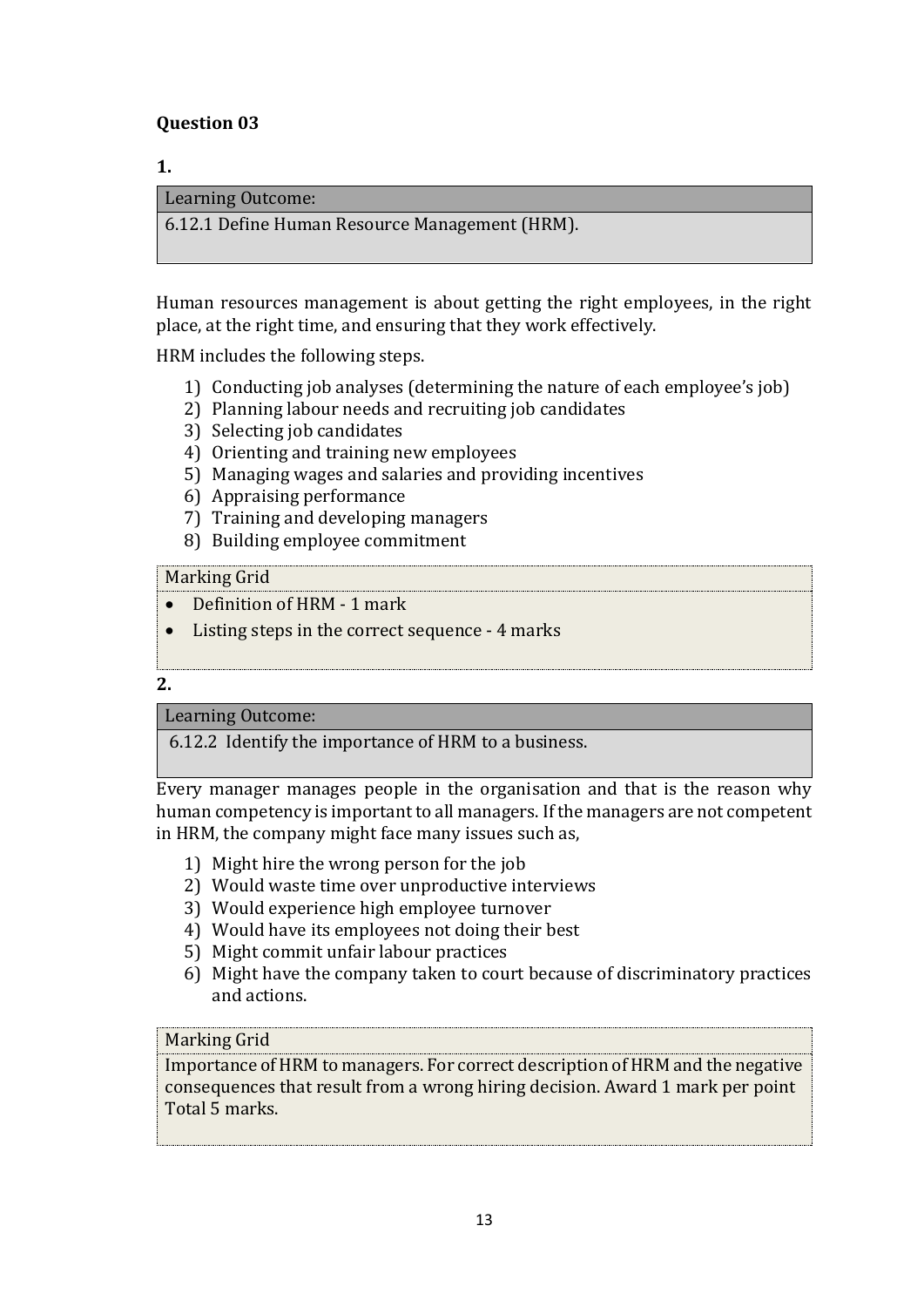## **Question 04**

**1.** 

|            | <b>Learning Outcome:</b> |  |                                                                    |  |                                                                          |
|------------|--------------------------|--|--------------------------------------------------------------------|--|--------------------------------------------------------------------------|
|            |                          |  |                                                                    |  | 5.2.1 Identify the 'functions of organising' and types of organizational |
| structures |                          |  |                                                                    |  |                                                                          |
|            |                          |  | 5.2.2 Discuss pros and cons of different organisational structures |  |                                                                          |
|            |                          |  |                                                                    |  |                                                                          |

Main issue of the Virtual (Pvt.) Ltd is the incompatibility of the nature of work that has to be carried out within the current organizational structure. As mentioned in the scenario, the nature of the market place is changing to be dynamic and competitive. If to sustain in the heavy competition, minimizing the time taken to deliver the product into the market place and improving the quality of the product is critical. As it is stated in the scenario, decision making process in the Company has slowed down due to the prevailing tall organization structure. It is a fact that a hierarchical structure normally consumes more time for decision making because it requires communicating and getting authorization from each hierarchical level. Therefore the prevailing tall hierarchical structure is a hindrance for the efficient functioning of the organization.

Another related issue to be witnessed in the Company, as it is functioning with a functional structure, is that it does not support the cross functional activities required to be carried out. As mentioned in the scenario, since the authority and the overall responsibility for the tasks to be completed is not assigned to anyone, the identity of the outcomes gets lost in halfway.

Further, from the facts given in the scenario, it is evident that the work should be carried out as it takes place in projects. But with the present organizational structure, Virtual (Pvt.) Ltd is finding it hard to carryout project type of work. Project type of work requires cross functional coordination and cross functional resources sharing. But the current organizational structure does not support to maintain a conducive environment for handling such project works.

Marking Grid

For identifying the main issues relating to the current organizational structure of the Company, in the competitive market place – 2 marks

For reasonable discussion to elaborate the nature and the impact of those issues – 4 marks (sub total 6 marks)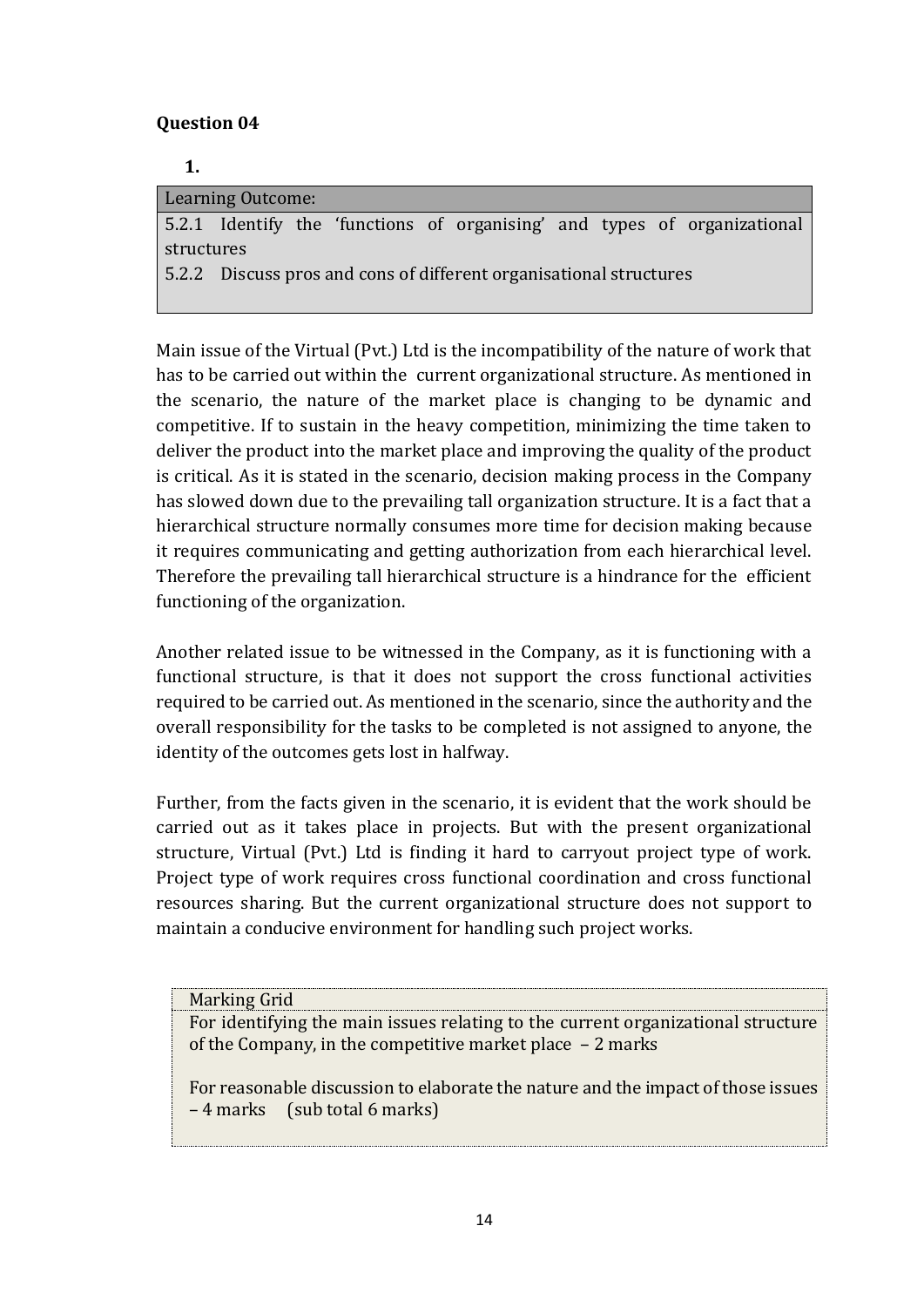#### Learning Outcome:

5.2.2 Discuss pros and cons of different organisational structures

6.16.1 Identify the basic concepts of change management

To overcome the above issues, a hybrid type of a structure should be suggested. Therefore, most suitable structure is a matrix organizational structure.

When it comes to matrix structure, the organization places the employees based on the function and the product. The matrix structure gives the best of both structures, functional and divisional structures. In this type of organizations, the Company can exercise the team approach to complete its tasks. The teams are formed based on the functions they belong to and product they are involved in.

## *Justification:*

One advantage of the matrix organizational structure in a business is that it can lead to an efficient exchange of information. Departments or Divisions within the organization work closely together and communicate with each other frequently to solve issues, if any. Efficient lines of communication enhance the productivity and allow for quick decision-making. For example, in a matrix structure, individuals from the marketing, finance and product Departments may confer with each other to formulate strategies. The specialized information exchange allows managers to respond quickly to the needs of customers and the organization.

Another advantage is that the matrix structure encourages a democratic leadership style. This style incorporates the input of team members before managers make decisions. The ability to contribute valuable information before decisions are made leads to employee satisfaction and increased motivation. In a matrix structure, each employee brings his expertise to the table. Managers are involved in the day-to-day operations, which allow them to make decisions through the viewpoint of employees.

However it is pertinent to state that changing the current hierarchical structure in to a matrix structure in the current organization is a challenging task. It is because, there would be lot of barriers to overcome, in the process. Some of the possible barriers are: there will be employee resistance to change due to the fear of having to give up some of their authority and losing the power they have at present.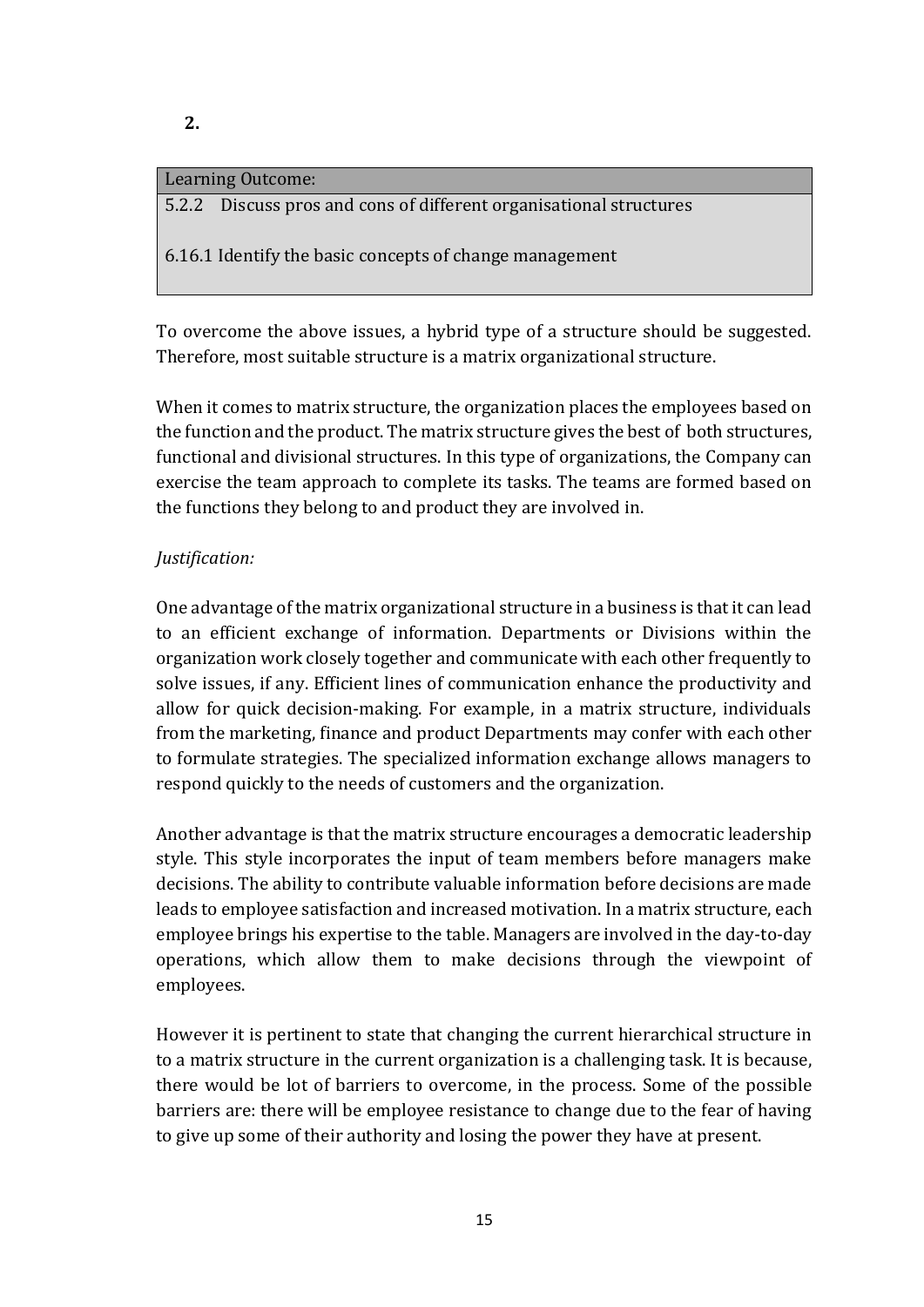Another issue is that people who had very little contact with each other may now have to work together in projects.

Employees may have doubts about the performance evaluation process of the proposed structure because they have a dual responsibility to the function and to the project.

To overcome the above barriers, one solution is that the roles and responsibilities to be redefined to reduce the problem of role ambiguity and conflicts that may arise. There can be a requirement to renew and recreate job descriptions before starting to work with them, as the set of roles and responsibilities have changed now. The changes are not only required in the written set or roles and responsibilities but also in new and/or changed job titles, competency requirements, employee grades, policy charters, work timings, sitting arrangements etc. Revising the performance management process can be another solution to overcome the barriers identified. The new structure comes with changed Key Performance Indicators and Competency set.

Most important of all is the establishment of a efficient and effective communication plan to help in success of the implementation by reducing the chances of conflicts. Clearly define who is responsible for what, who reports to whom and when etc.

Marking Grid

For reasonable explanation about the solution for the issues identified – **2 Marks.** 

For making a reasonable discussion on possible barriers for changing current organizational structure**– 2 marks** (sub total 4 marks)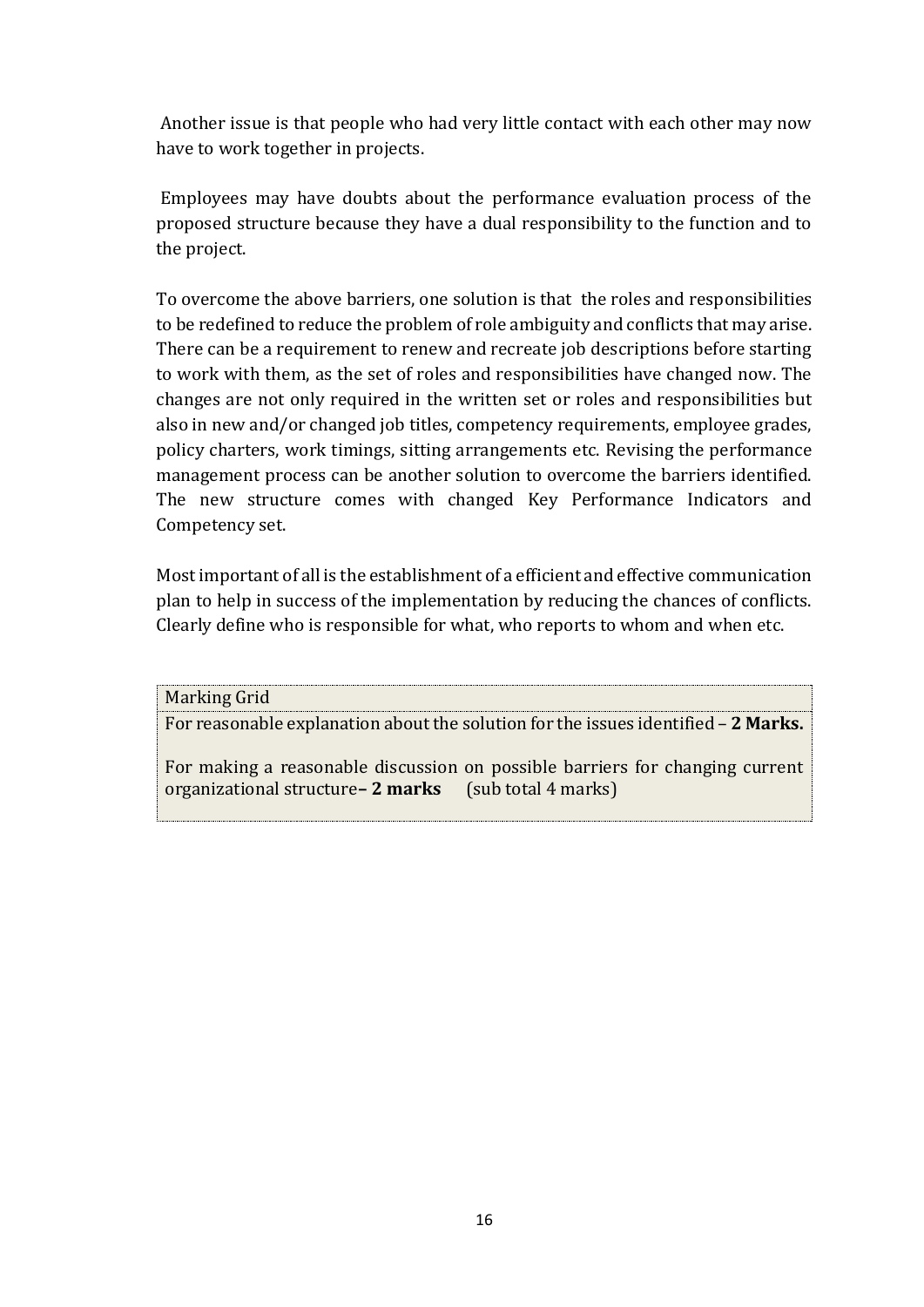## **Question 05**

## **1**

#### Learning Outcome:

 *6.6.1.* Define main production methods (job production, batch production, and flow production).

**Batch Production** is a mass production method where production will take place according to a pre-defined lot/ batch size. It is a form of production that is applied to a large number of items, all at once. For example, the production of Denim pants in large batches of 1,000 units.

**Job Production** is one-time production for a specific order. The production will commence only after the order is made and for one specific order only. For example, placing an order with a jeweler to make a specific diamond ring.

| Marking Grid                                                                  |
|-------------------------------------------------------------------------------|
| • For making an explanation to enable to recognize the difference between the |
| two methods of production - 2 marks                                           |

#### **2**

Learning Outcome: *6.6.2* Discuss implications of each production method for the business

I agree with the statement made by the Marketing Manager. In the volatile and complex business environment of today, customers have wide access to information and they enjoy a wide choice due to the availability of substitutes and alternative suppliers. At the same time it is difficult for companies to maintain stocks from many varieties due to space and cash constraints.

In batch production, as the production is made in pre-determined batch sizes, customers would be compelled to buy the full order quantity even though their demand for the particular style is less than the batch size. Under this arrangement, they will have an over stock of inventory.

In lean manufacturing, the orders are made based on the  $t\theta$  customer demand. At the same time, lean focuses on elimination of waste in the process and completing making the orders faster. This way a firm that follows lean production could cater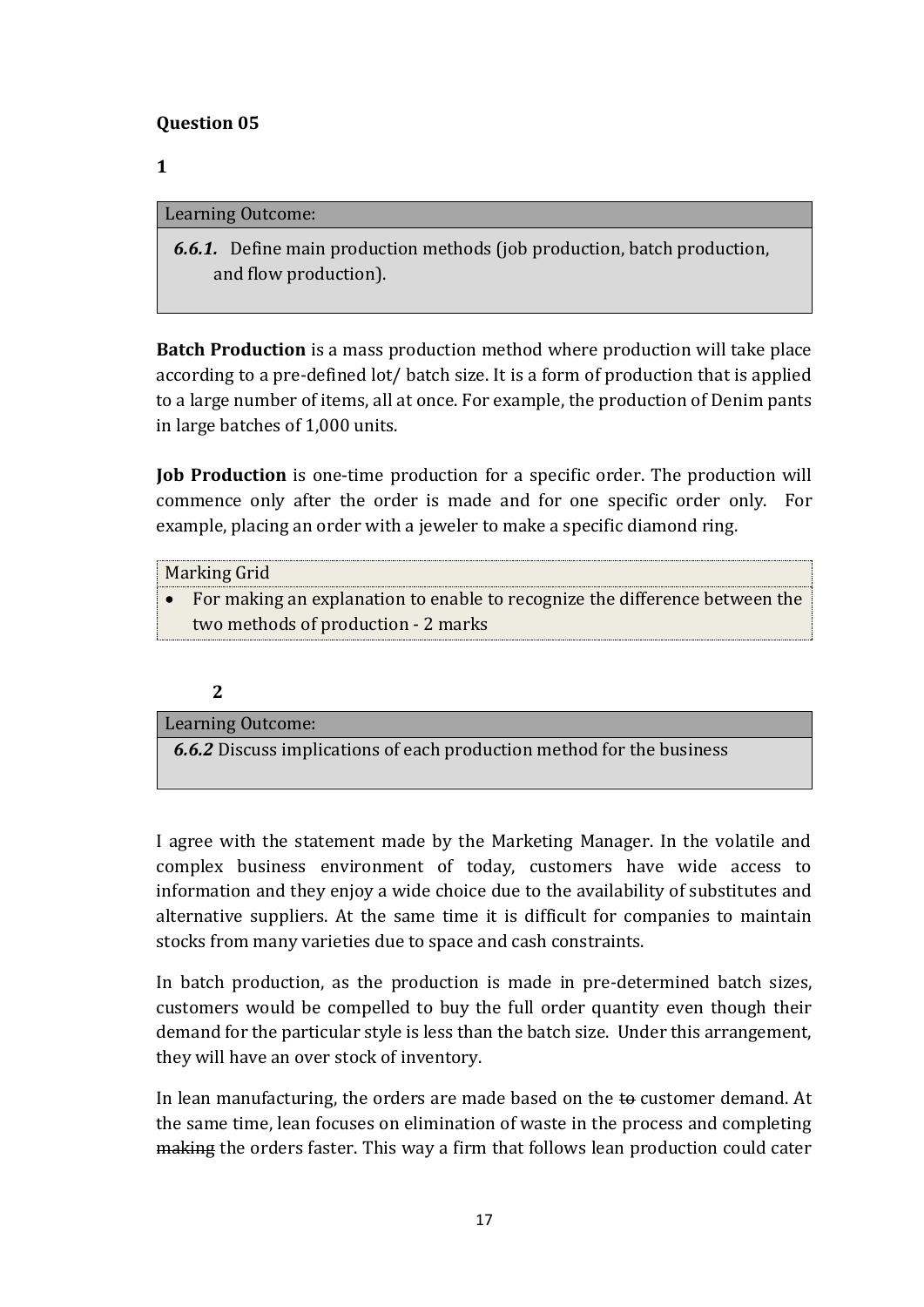to their customer demand with more flexibility, with lower cost and at higher speed.

"Just in Time" ordering and manufacturing takes a prominent place in lean manufacturing which facilitates for manufacturing to orders rather than manufacturing to stock which is necessarily a feature in batch productions.

Another important aspect in lead manufacturing is single piece flow. When a single piece flow is maintained, the through put time of the process would be faster and work in progress between process locations would be minimized. This would also support the firm to minimize their working capital requirements and increase productivity.

Lean concentrates on elimination of waste and focuses on seven types of waste.

- 1) Transport
- 2) Inventory
- 3) Motion
- 4) Waiting
- 5) Over Production
- 6) Over Processing
- 7) Defects/Rework

When these defects are eliminated or reduced from the process it would become more productive and cost would reduce come down to enhance the profitability as well. Hence following the lean manufacturing would be definitely more beneficial than in traditional batch production.

Marking Grid

For reasonably satisfactory and complete answer – 8 Marks.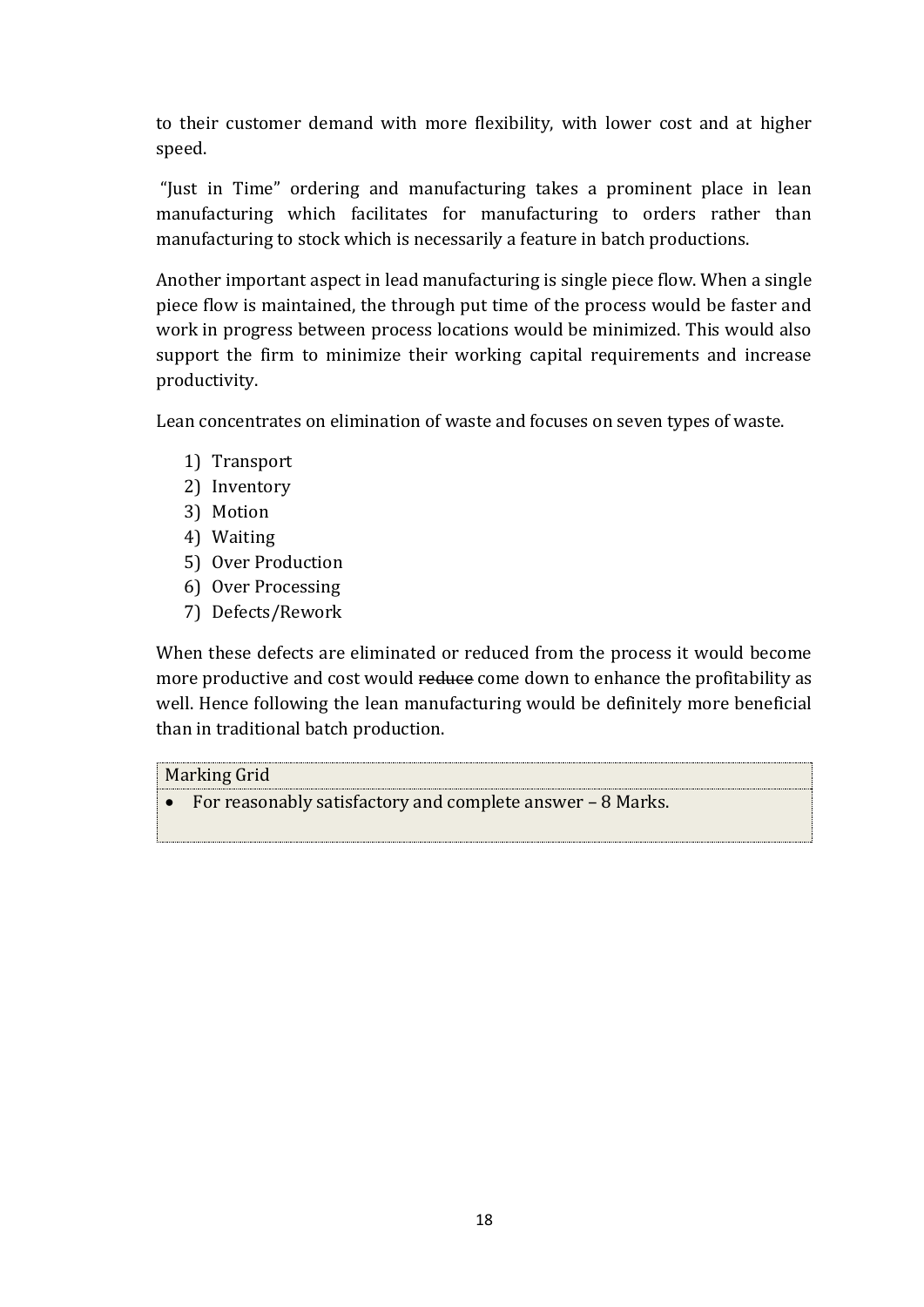#### **Question 06**

*1*

## Learning Outcome:

3.11.1 Explain characteristics of perfect competition, monopolistic competition, monopoly, oligopoly and their impact on businesses

According the details given in the scenario, type of XYZ industry is more close to the oligopoly market situation.

Oligopoly is a situation where a few large firms compete against each other and there is an element of interdependence in the decision-making of these firms. Therefore in oligopolies, small numbers of firms are dominating the industry and product differentiation becomes a key strategy due to the existence of price rigidity. Further, due to scale of economies, patents, technology, name recognition or strategic action, there are more barriers to entry into the market. In the given situation, following characteristics are observed.

- 1. High barriers to entry
- 2. High competition
- 3. High interdependence

Accordingly, firm A, B and C will increase the price, it may affect to each other intensively. Therefore given industry is prevailing in oligopoly market structure.

| <b>Marking Grid</b>                                                                |  |  |
|------------------------------------------------------------------------------------|--|--|
| For recognizing the market as oligopoly market-1 marks                             |  |  |
| For giving reasons by stating the characteristic in oligopoly market situation for |  |  |
| the justification of the said conclusion - 2 marks.<br>(sub total 3 Marks)         |  |  |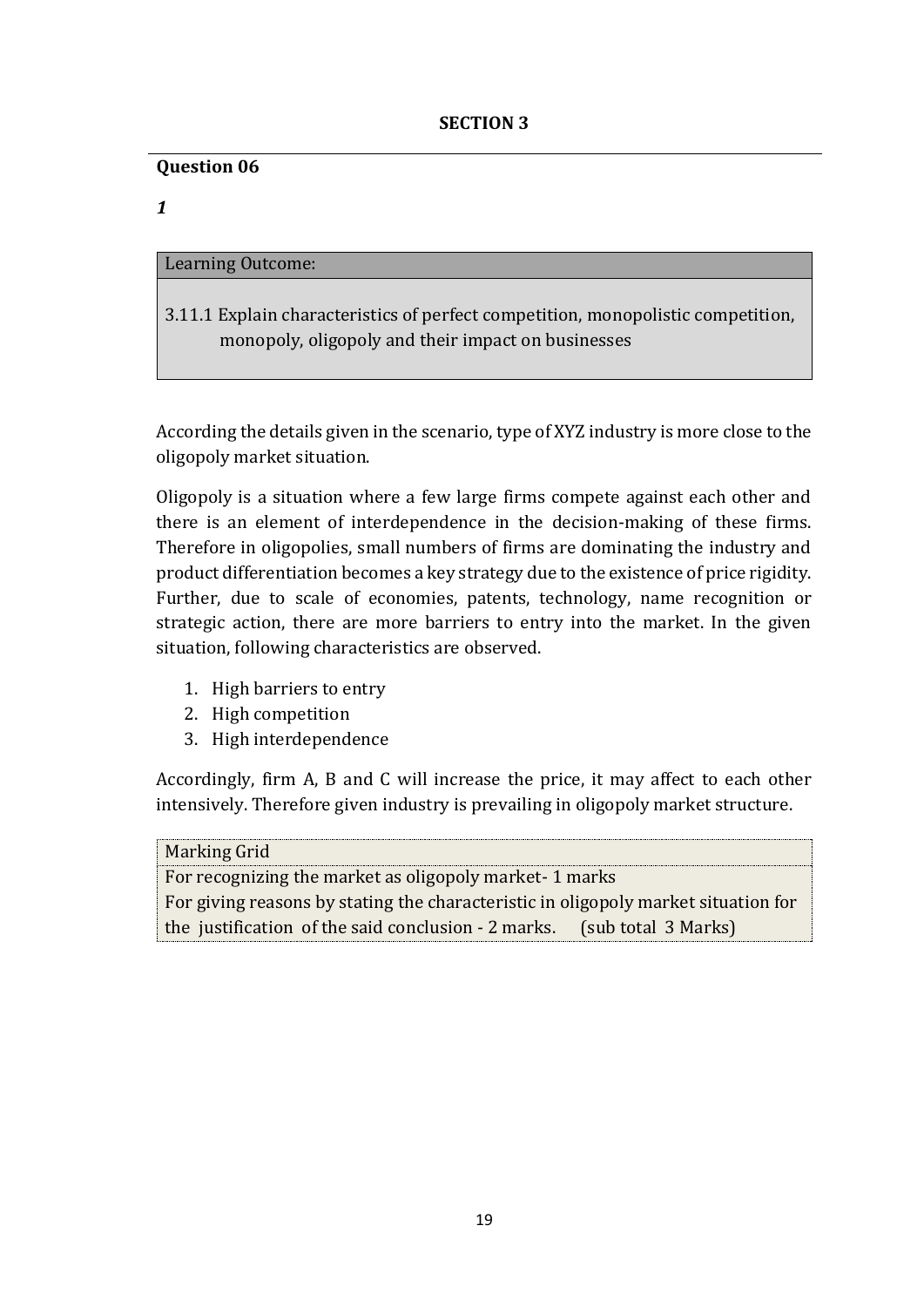#### Learning Outcome:

3.9.1 Discuss the five forces model in industry analysis

The five forces model identifies and analyzes five (5) competitive forces that shape every industry, and helps to determine an industry's weaknesses and strengths.

Those are;

- 1) Competition in the industry
- 2) Threat of new entrants
- 3) Bargaining power of suppliers
- 4) Bargaining power of customers
- 5) Threat of substitute products

#### **Competition in the industry**

According to the given scenario, the firm A is offering product with only the primary package and advertising it through print media. However they are in the process of making value additions by introducing new packaging. However the given details implied that direct competition of the industry is very intensive. Specially three firms are aggressively promoting their products by the advertising and making product differentiations.

#### **Threat of new entrants**

As market is close to the oligopoly market situation, threat of new entrants is low. However, a new firm, firm D, is planning to enter into the market in 2015. Therefore, if it would take place, it reduces the competitive position of the firm A would come down.

#### **Bargaining power of customers**

The bargaining power of customers is relatively low. It is because of the fact that few firms are dominating the industry and the price elasticity of demand for the products of few firms depicts inelastic demand for those products.

#### **Bargaining power of suppliers**

Due to the fact that all firms purchase raw materials from one supplier in India and the supplier is a powerful company, firm A cannot control or influence the raw material supplier. Therefore, bargaining power of supplier is fairly very high.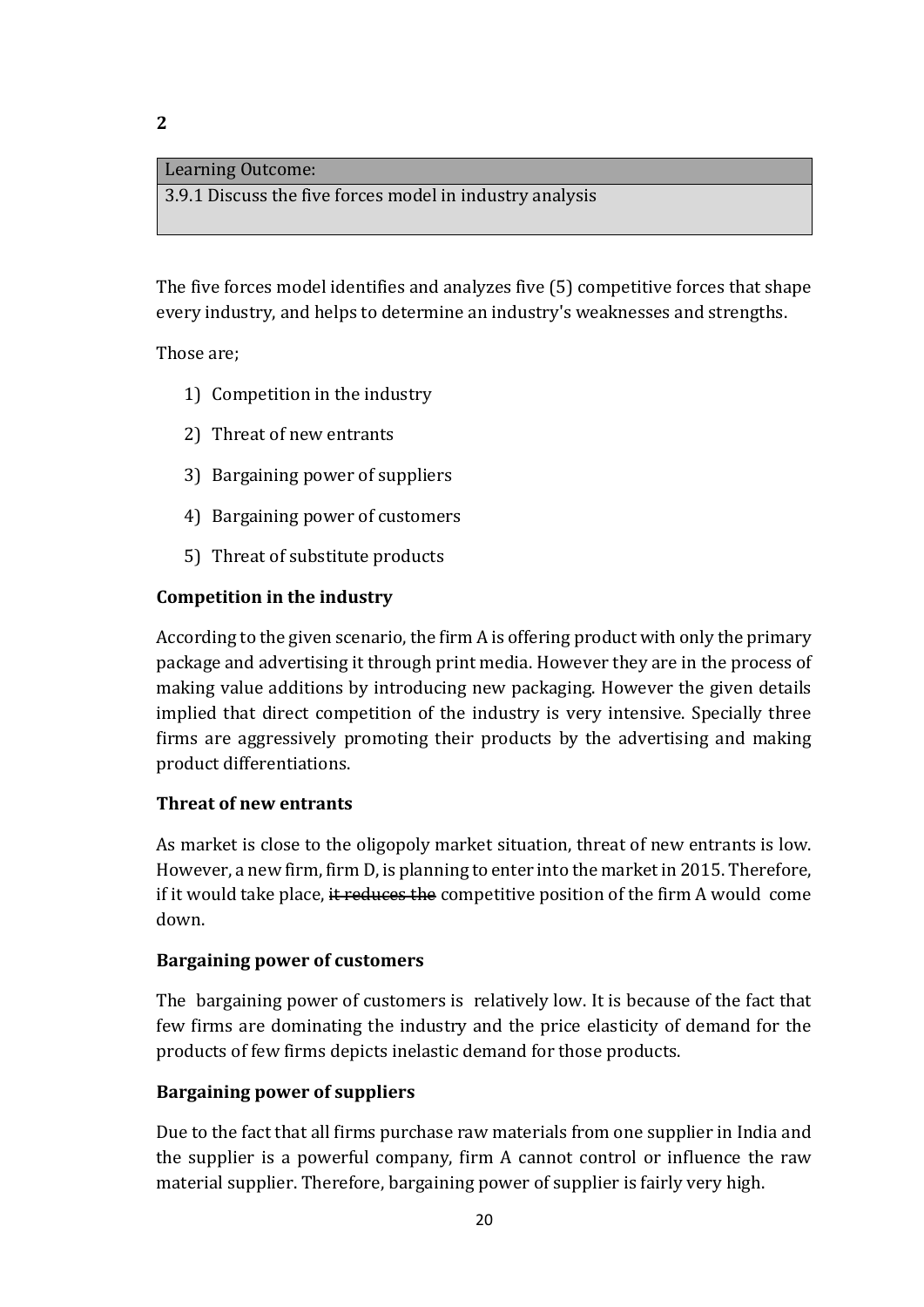## **Threat of substitute products**

Finally it is to be observed that there are no perfect substitutes for the products in the domestic market. Therefore threats of substitute products are also relatively low.

| Marking Grid                                                               |
|----------------------------------------------------------------------------|
| • For introducing market forces of five forces model – 2 mark              |
| • For reasonable discussion about each competitive force relevant to given |
| scenario-1 mark for each market force - 5 marks. (sub total 7 Marks)       |
|                                                                            |
|                                                                            |

| <b>Learning Outcome:</b>                                                    |
|-----------------------------------------------------------------------------|
| 3.6.1 Explain the concepts of price elasticity of demand and supply, income |
| elasticity, cross price elasticity and advertising elasticity on business   |
| decisions.                                                                  |
| 3.6.2 Compute the different types of elasticities.                          |

Based on the Economic theories, price increment can be justified through calculating price elasticity of demand for the relevant products.

With the given details, price elasticity could be calculated for the given three price increments of the three firms by considering the percentage change in the quantity demanded to the percentage change in the price to take place. Finally it could be evaluated the impact of the change of price to the total revenue, in order to make the final decision as to the price increments proposed to be effected.

Even though the price elasticity has two types, namely, point elasticity and arc elasticity, arc elasticity has been chosen to justify the answer.

Based on the given details, arc price elasticity can be calculated as follows.

|              | Firm   Arc Price Elasticity                             | Answer                   |
|--------------|---------------------------------------------------------|--------------------------|
|              | $((-20/50)*(50+100)/2)/(380/2))$                        | $= 0.16$ inelastic       |
| $\mathsf{B}$ | $(-25/60) * ((50+110)/2)/(150+125)/2))$                 | $\vert$ = 0.24 inelastic |
|              | $(-80/70) * ((50+120)/2)/((100/20)/2))$   =1.61 elastic |                          |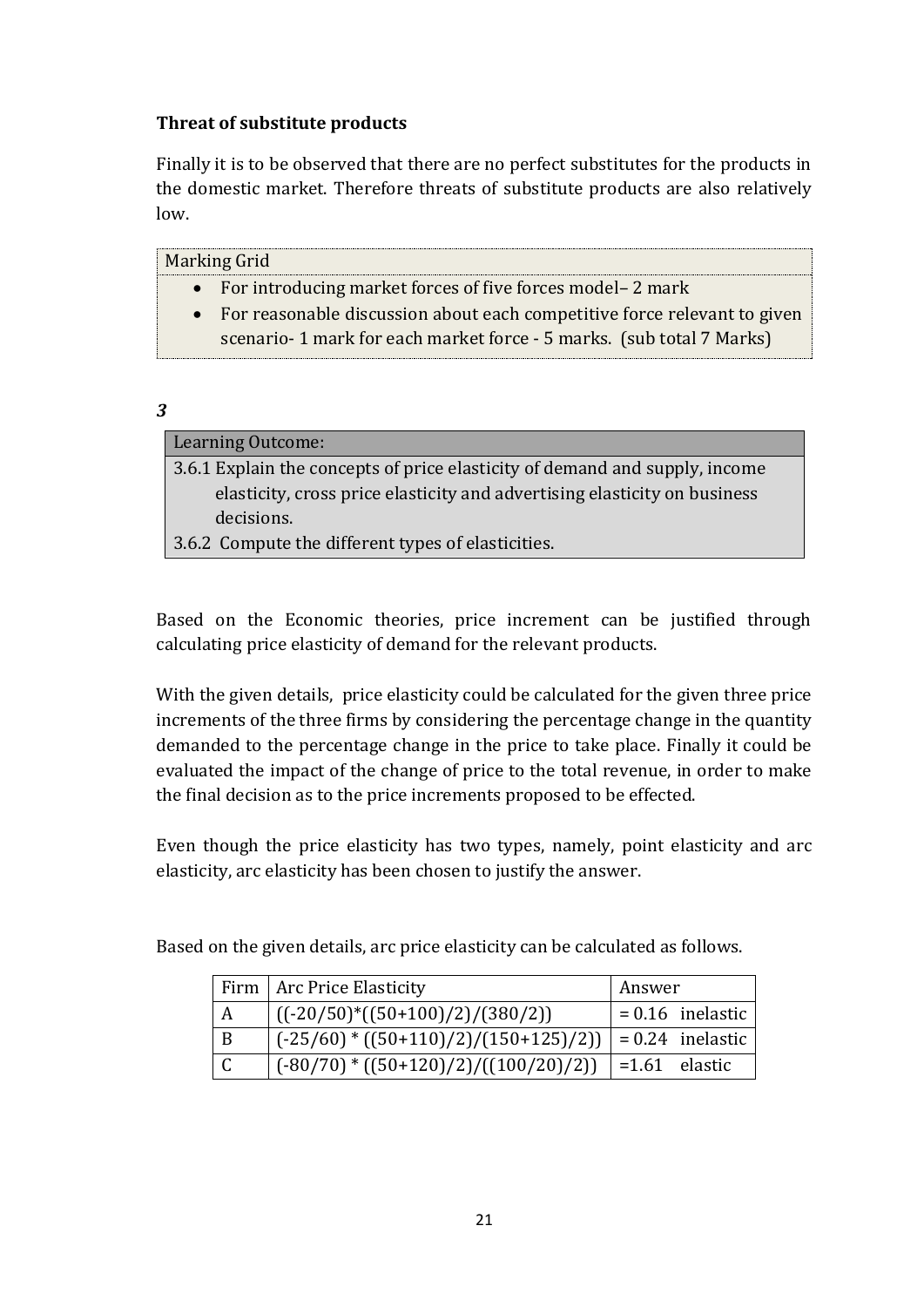According to the price elasticity given in the table, it is to be observed that the demand for products A and B are inelastic. Therefore, the products A and B would respond to the quantity of demand at a less rate than the increase made in their prices. Therefore when price is increased for those two products, total revenue of each product would also increase. The reason behind the inelastic demand is to be considered as customer loyalty towards those two products due to perceived quality and uniqueness.

However since product C shows elastic demand for it, situation denotes that when the price of C is increased, quantity demanded will respond at a higher rate, resulting a decrease in the total revenue collected on its sales.

Accordingly, following calculation shows the overall impact on the revenue with the increase of the price of all three products, assuming that the total demand will be acquired by the given firm despite of sharing the market.

|     |     | <b>Total Revenue</b> |
|-----|-----|----------------------|
|     |     |                      |
| 50  | 200 | $Rs. 10,000/=$       |
| 100 | 180 | $Rs. 18,000/=$       |

|     |     | <b>Total Revenue</b> |
|-----|-----|----------------------|
|     |     |                      |
| 50  | 150 | $Rs. 7,500/=$        |
| 110 | 125 | $Rs. 13,750/=$       |

|     |     | <b>Total Revenue</b> |
|-----|-----|----------------------|
|     |     |                      |
| 50  | 100 | $Rs. 5,000/=$        |
| 120 | 20  | Rs. $2,400/$ =       |

**Conclusion**: Price increment of the firm A and firm B is profitable whilst price increase of the firm C is not profitable. However, this may not be the reality to be witnessed all the time in a market situation like Oligopoly. It because of the fact that the final outcome to be witnessed by one firm would depend on the reactions made by rival firms to any change of price introduced by one particular firm.

Therefore, it is very appropriate to mention that the impact on a price change will have to be analyzed under three scenarios, depending on the competitor reactions to a price increase or price cut of one firm.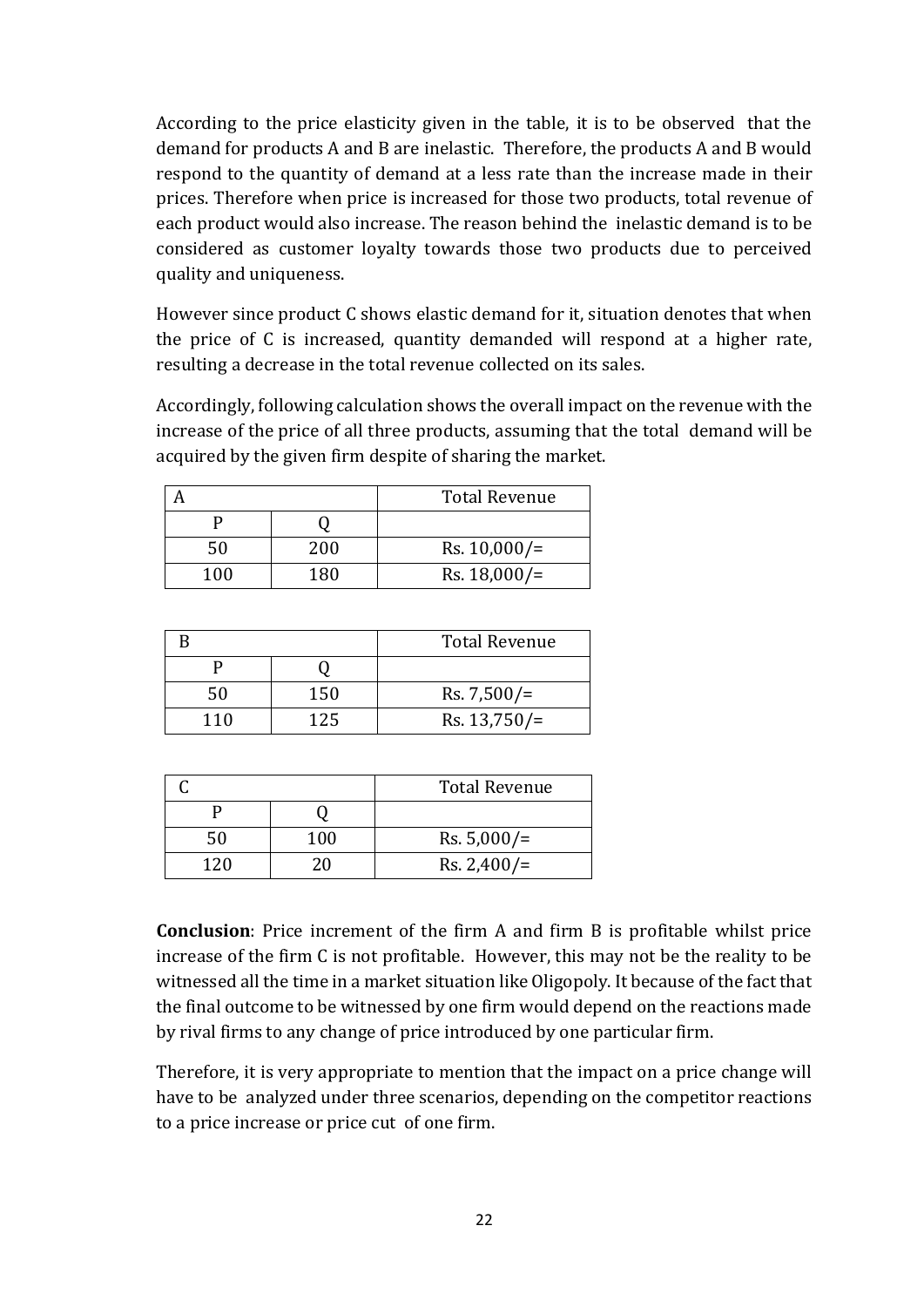- 1) The rival firms follow the price rise and the price cut.
- 2) The rival firms do not follow the price rise and the price cut.
- 3) Rival firms do not react to price rise and follow the price cut.

Those scenarios can be elaborated through following graph.



Graph 01: Kinked Demand Curve Analysis

- dd' = Market demand curve
- DD' = Firm demand curve
- Dpd' = Kinked demand curve
- DJKQ = Marginal Revenue
- MC = Marginal Cost

J and K of the MR (dotted line) shows that even though MC is increased up to point J, profit will not be affected. Therefore, whether a price increase or decrease will have an impact on the firm would depend on the responses made to it by rival firms.

When the rival firms follow both the price increase or decrease made by the firm, then the firm will move along **dd'** demand curve. Further when the rival firms do not follow the price change made, the firm will be moving along the **DD'** curve. It means that any price increase of the firm will cause to lose its market share and any price cut will cause to gain a new market share.